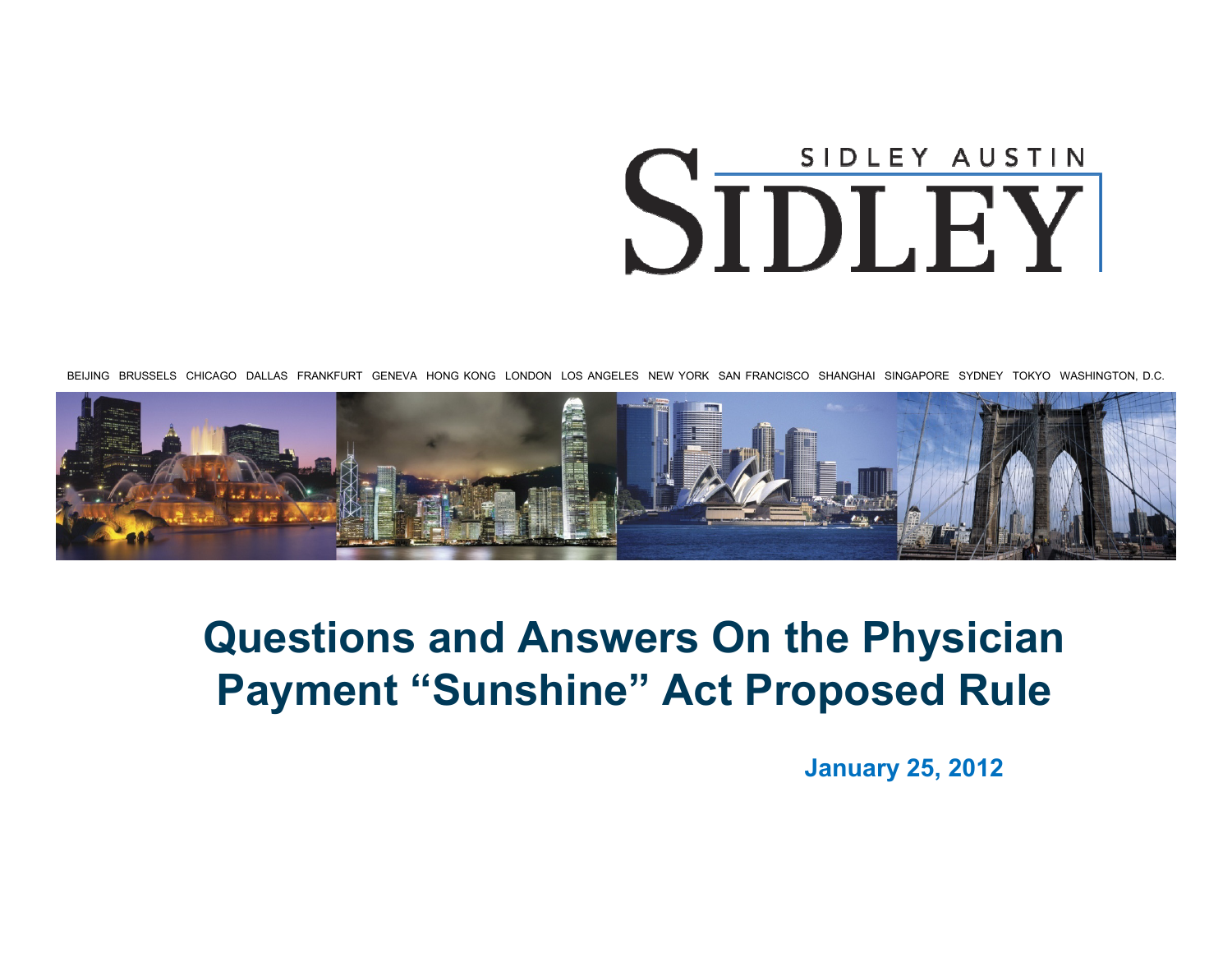# Agenda

- $\blacksquare$  Overview of the Physician Payment Sunshine Act Proposed Rule
	- Purposes of the Sunshine Act
	- Key Proposals Under the Proposed Rule
- $\blacksquare$ Questions & Answers

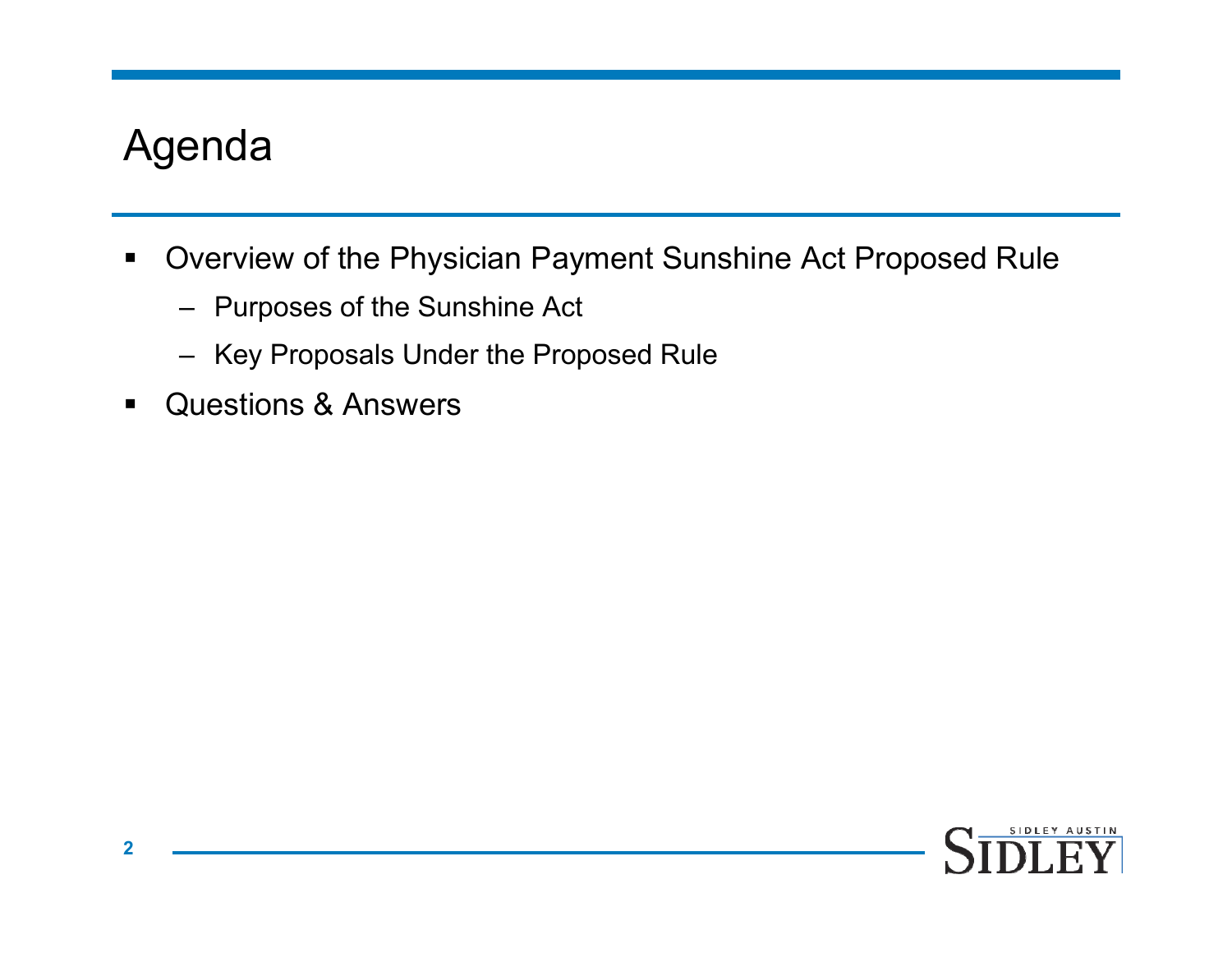# **Background: Purposes of the Sunshine Act**

- ٠ Government concern regarding conflicts of interest and inappropriate influence
- $\blacksquare$ Disclosure is intended to:
	- Make certain payments transparent
	- Increase public awareness
	- Discourage inappropriate conflicts of interest
- $\blacksquare$  Through its Proposed Rule, the Centers for Medicare and Medicaid Services ("CMS") seeks comments on how best to balance the need to discourage inappropriate conflicts of interest without dissuading the development of beneficial arrangements

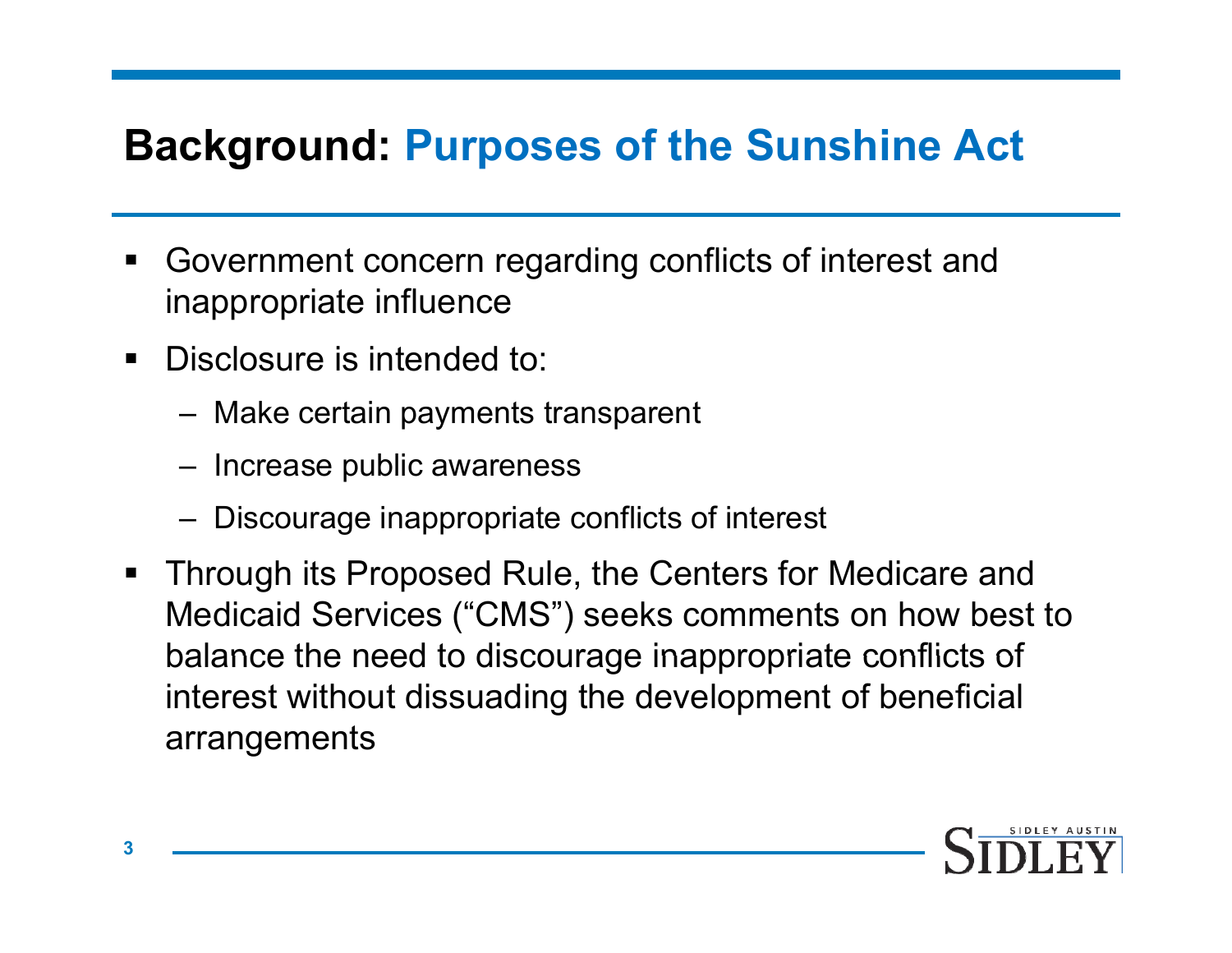# **Background: Issuance of the Proposed Rule**

- $\blacksquare$  On December 19, 2011, following a period of significant pressure from members of Congress, CMS issued its long-awaited Proposed Rule, implementing the Physician Payment Sunshine Act (the "Act")
- $\blacksquare$  The Proposed Rule includes numerous proposals that impact manufacturers, including:
	- –Delayed Reporting
	- Definitions of Applicable Manufacturer, Common Ownership, and Covered Recipients
	- –Reporting Educational Materials
	- Reporting Food and Beverage
	- Reporting Research
	- –Reporting Compensation for Speaking Arrangements
	- Reporting Indirect Payments Through a Third-Party
	- Opportunity to Amend and Disputed Reports
	- –Attestation
	- Penalties and Relation to Fraud and Abuse Laws
- CMS is accepting comments on the Proposed Rule until February 17,  $2012$ <sub>rin</sub>
- **4**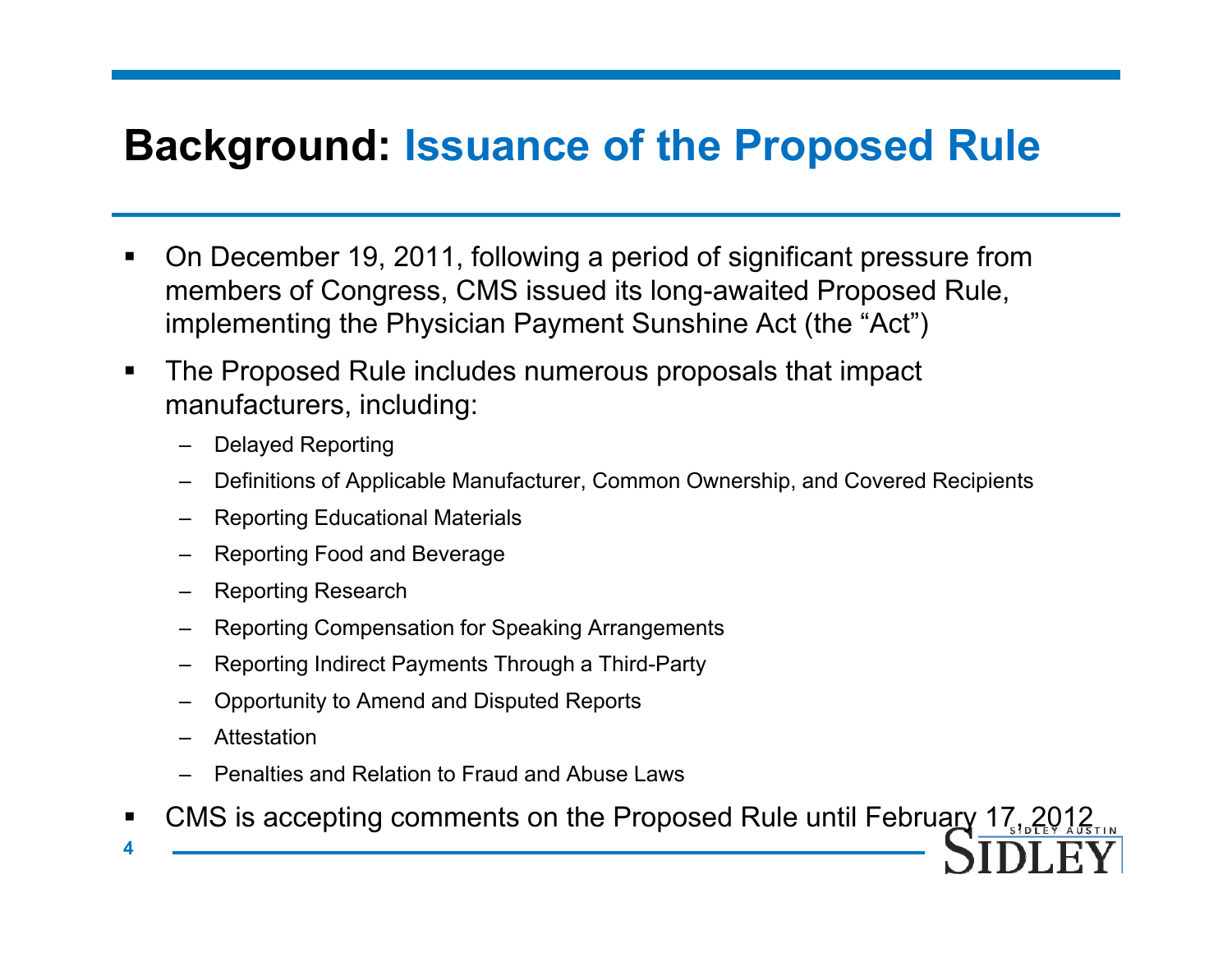# **Background: Delayed Data Tracking**

- Due to the timing of the Proposed Rule, CMS "will not require applicable manufacturers . . . to begin collecting the required data until after the publication of the final rule"
	- The Agency is seeking comments from stakeholders as to the feasibility of collecting the required data for <sup>a</sup> portion of calendar year 2012 and reporting this information to CMS by the initial statutory deadline of March 31, 2013
	- The Agency proposes a 90-day "preparation period," following the issuance of the final rule to afford manufacturers additional time to comply with the Act's data collection requirements
	- $-$  CMS also seeks input on the specific operational challenges manufacturers may face in establishing data collection and reporting mechanisms
- $\blacksquare$ CMS states that it recognizes that some manufacturers may begin to collect data voluntarily in advance of the effective date of the final

**5**

rule

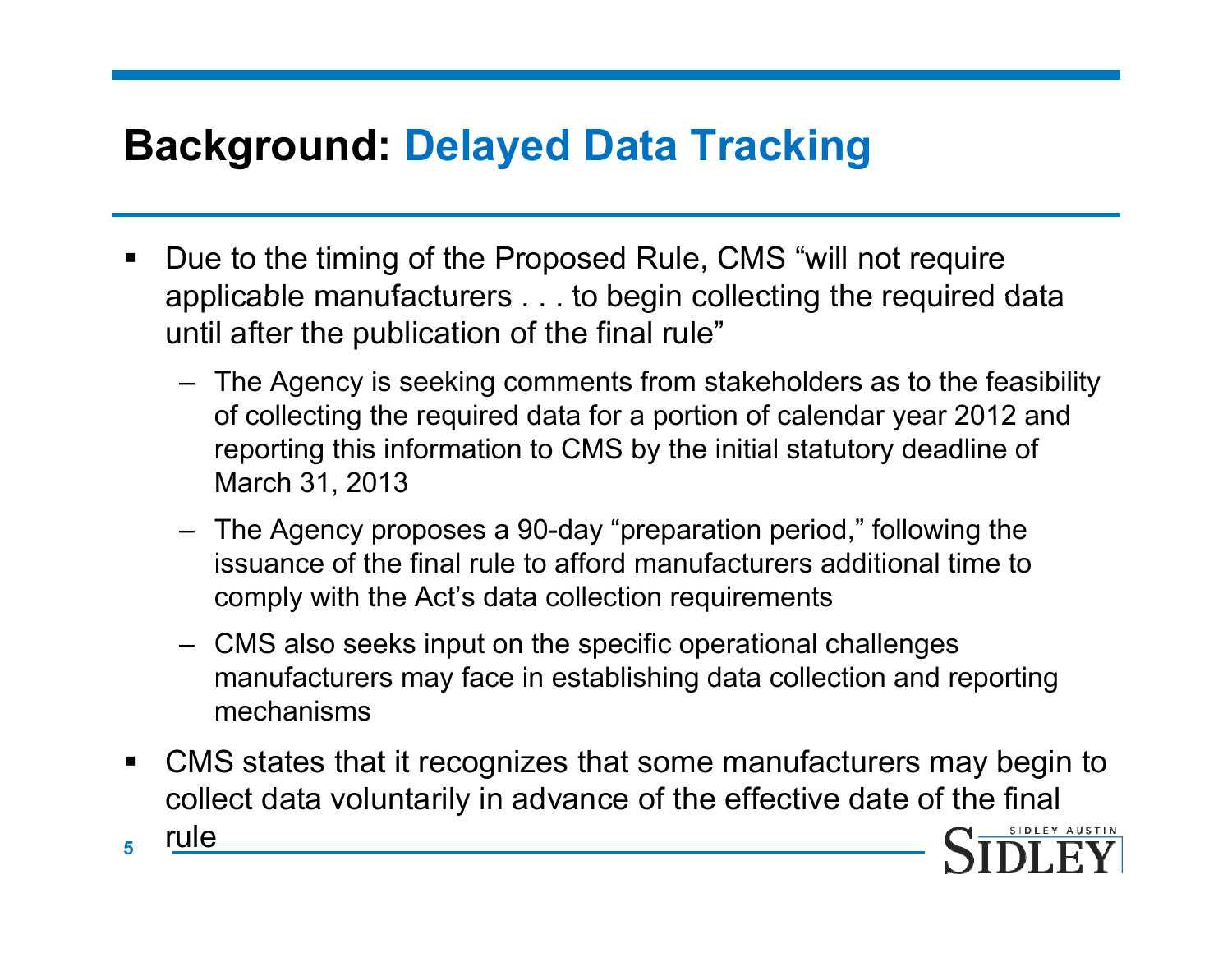# **Background: Definition of Applicable Manufacturer**

- $\blacksquare$  CMS seeks to expand the reach of the reporting obligations to include any manufacturer that "sells or distributes" a covered product in the U.S., regardless of where the entity is located or incorporated
	- Physical location or country of incorporation is not relevant
- $\blacksquare$ Under the Proposed Rule, any manufacturer that meets the definition of applicable manufacturer by selling or distributing in the U.S. at least one covered product is considered an applicable manufacturer, even though it may also manufacture non-covered products
	- Requires manufacturers to report all payments or transfers of value made to a covered recipient regardless of whether the particular payment or other transfer of value is associated with a covered product
- • Covered Recipients themselves have no reporting obligations under the Act

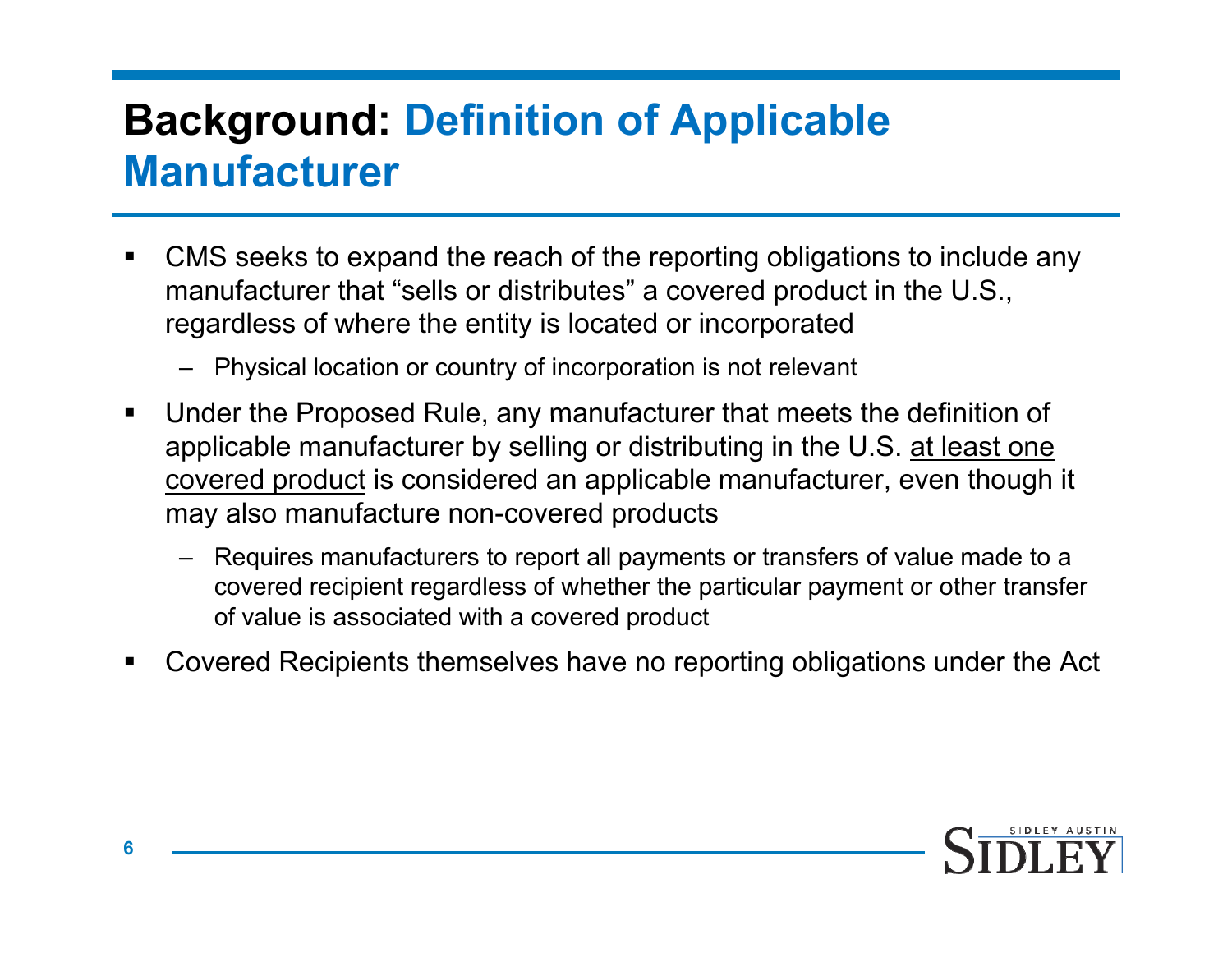# **Background: Definition of Common Ownership**

- $\blacksquare$  CMS is considering two alternative definitions of the term "common ownership" as it is used in the definition of "applicable" manufacturer":
	- Broader Proposal: When the same individual or entity, directly or indirectly, owns any portion of two or more entities
	- Slightly Narrower Proposal: When the same individual or entity, directly or indirectly, owns 5% or more of two or more entities
- $\blacksquare$ Depending on the relationships among affiliated entities, a manufacturer may be required to submit separate annual reports for each affiliated entity or may be permitted to submit combined reports for entities under common ownership
- $\blacksquare$  These proposals have potentially significant implications for entities that have operations, affiliates, or partners outside of the U.S.

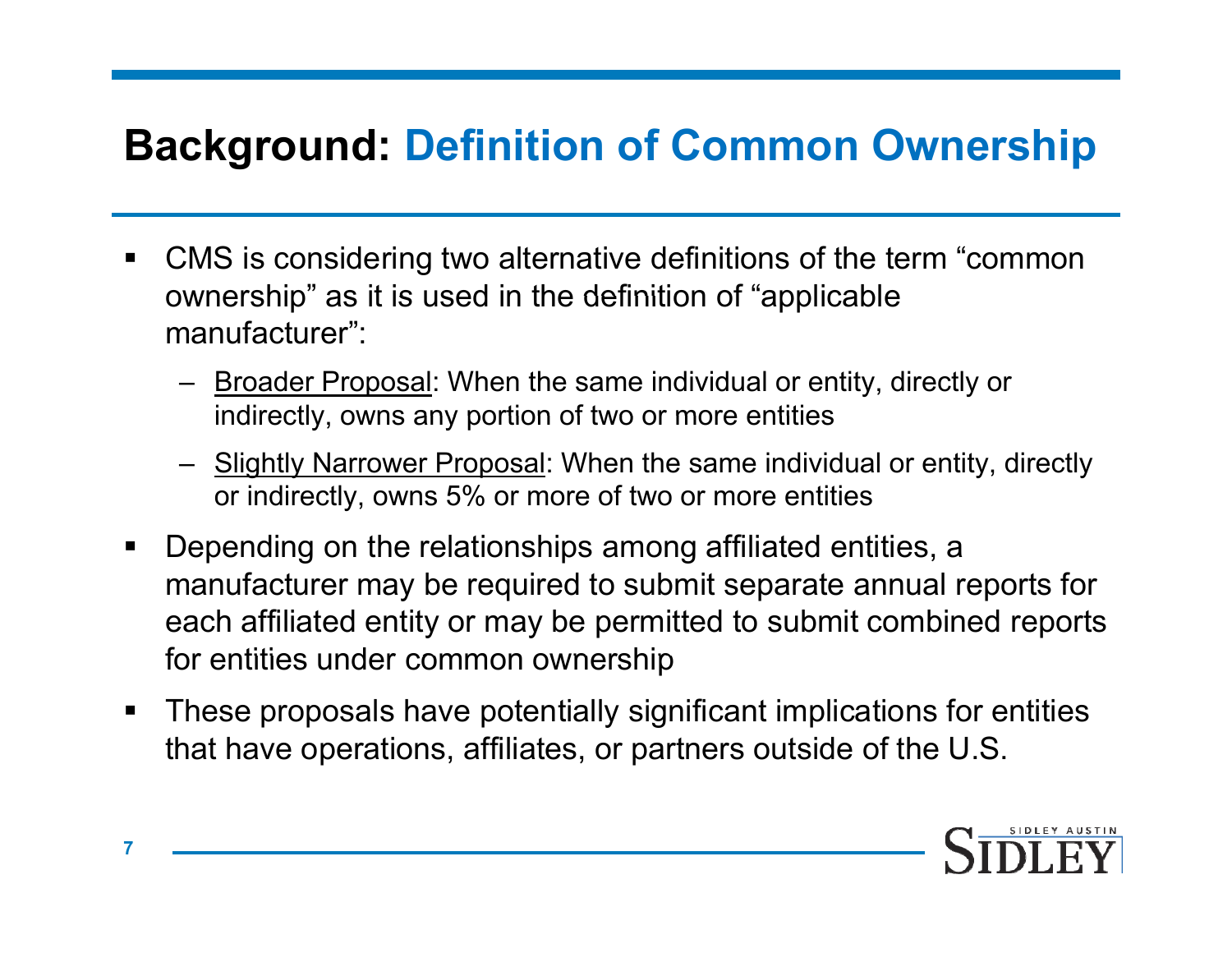# **Background: Definition of Covered Recipient**

- $\blacksquare$  Under the Act, the term "covered recipient" is defined to include physicians and teaching hospitals
- $\blacksquare$  Proposed Rule definition for "Covered Recipient":
	- **Physician** CMS proposes to use the statutory definition for "physician," which is defined to include U.S.-licensed physicians, doctors of osteopathy, dentists, podiatrists, optometrists, and licensed chiropractors
		- The definition of "physician" excludes those physicians who are employees of the manufacturer
	- **Teaching Hospital** CMS proposes to define "teaching hospitals" as those institutions that receive Medicare graduate medical education payments
		- CMS will annually publish an exhaustive list of such institutions on the Agency's website

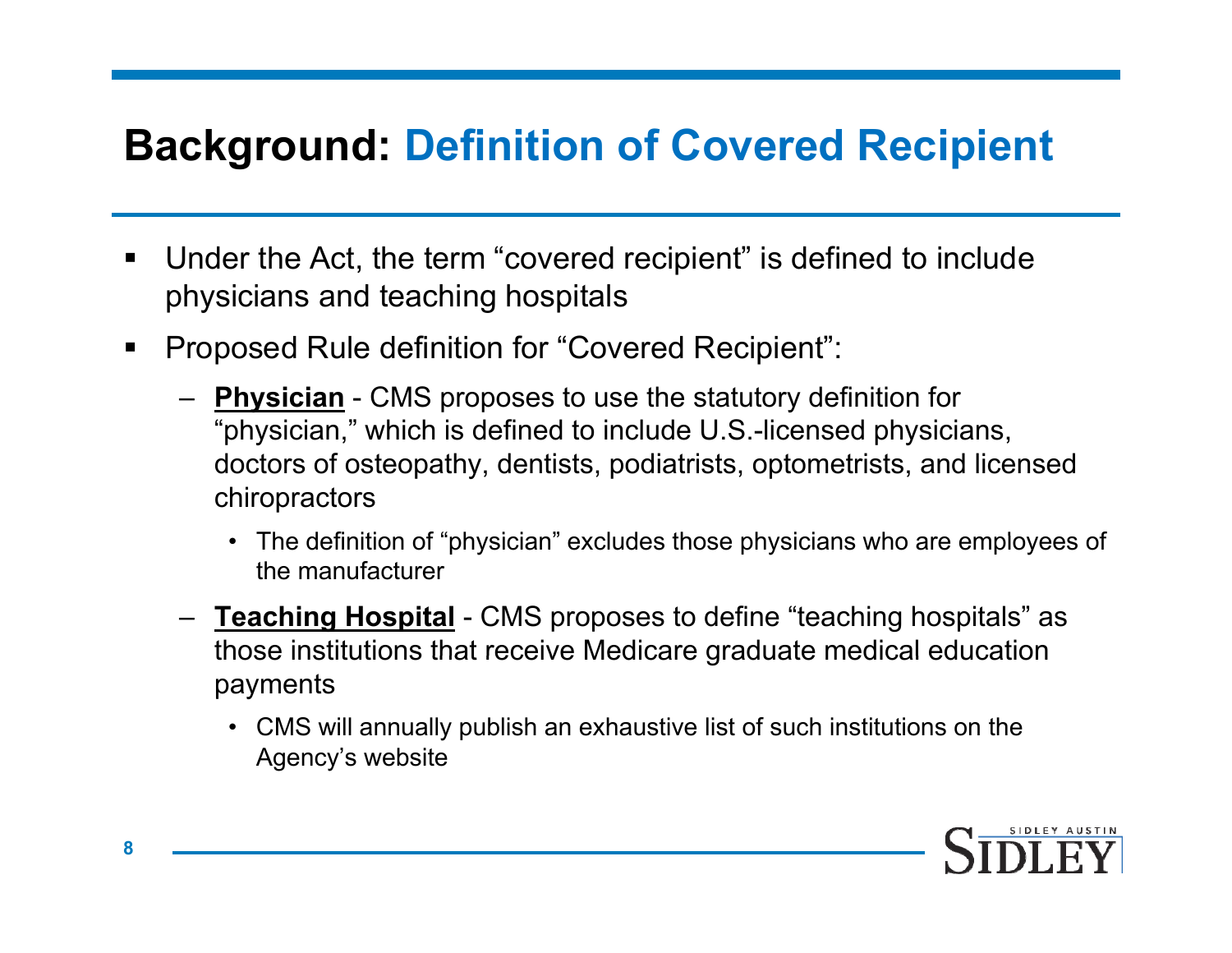# **Background: Reporting Educational Materials**

- $\blacksquare$  The Act excludes only educational materials "that directly benefit patients or are intended for patient use"
- $\blacksquare$  CMS proposes to limit this exception to "materials (such as pamphlets)," whether written or electronic, that directly benefit patients and are intended for patient use
	- CMS clarified that this exception does not include "services or other items"
	- CMS is seeking comments on whether certain materials provided to covered recipients that do not actually go to patients, such as medical textbooks, should be included under this exception

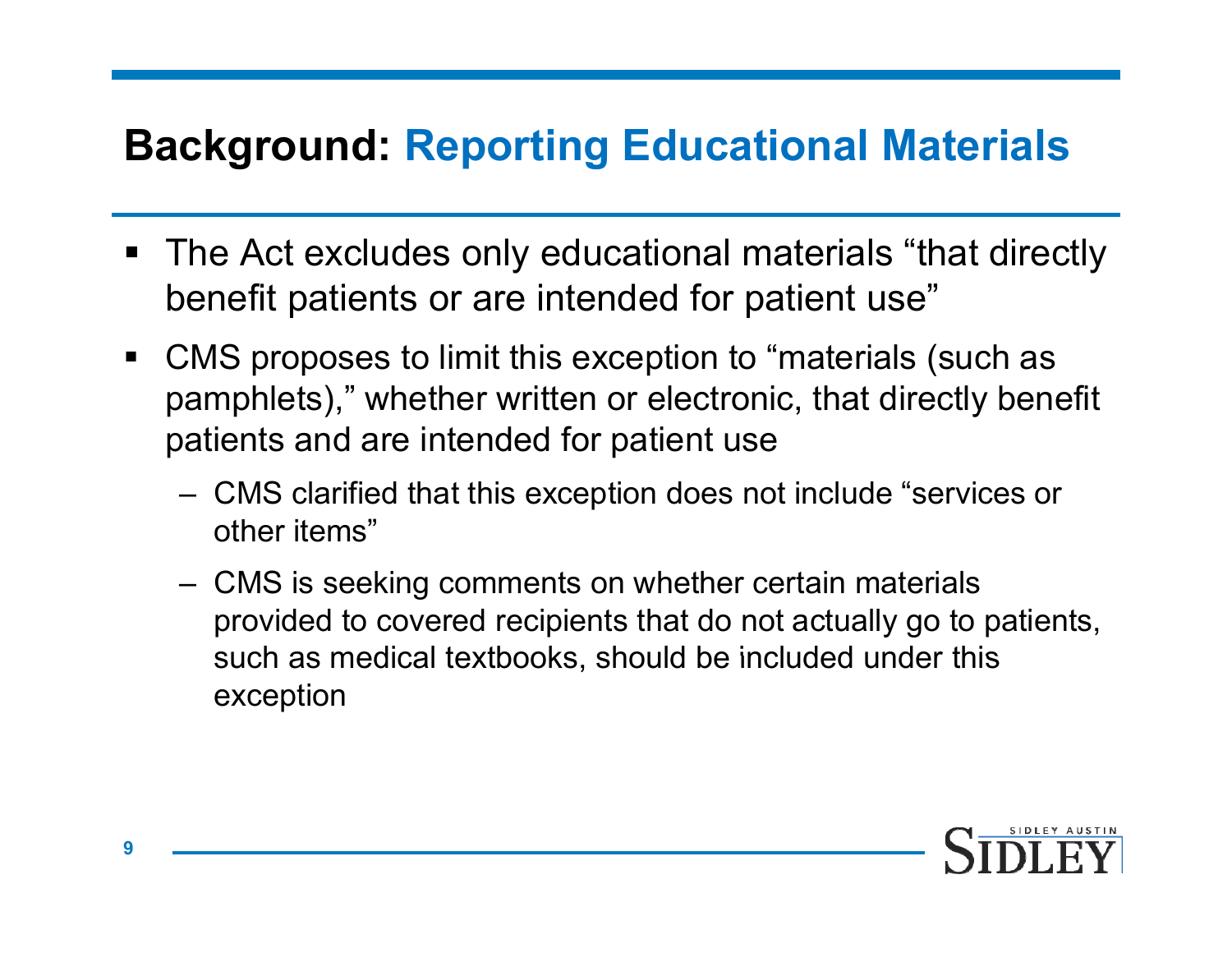# **Background: Reporting Food and Beverage**

- CMS proposes that in instances where a manufacturer provides a meal in a group setting (e.g., buffet-style food in a physician's office), the manufacturer should report the cost per covered recipient receiving the meal, even if the covered recipient is not actually partaking in the meal
	- Here, CMS proposes to impute the cost of the meal to the covered recipient
	- This provision could have broader implications
	- CMS is soliciting comments on whether this approach is feasible, or whether an alternative approach should be adopted
- $\blacksquare$  CMS proposes to exempt from the reporting requirements manufacturer offers of buffet meals, snacks or coffee at booths at conferences or other similar events

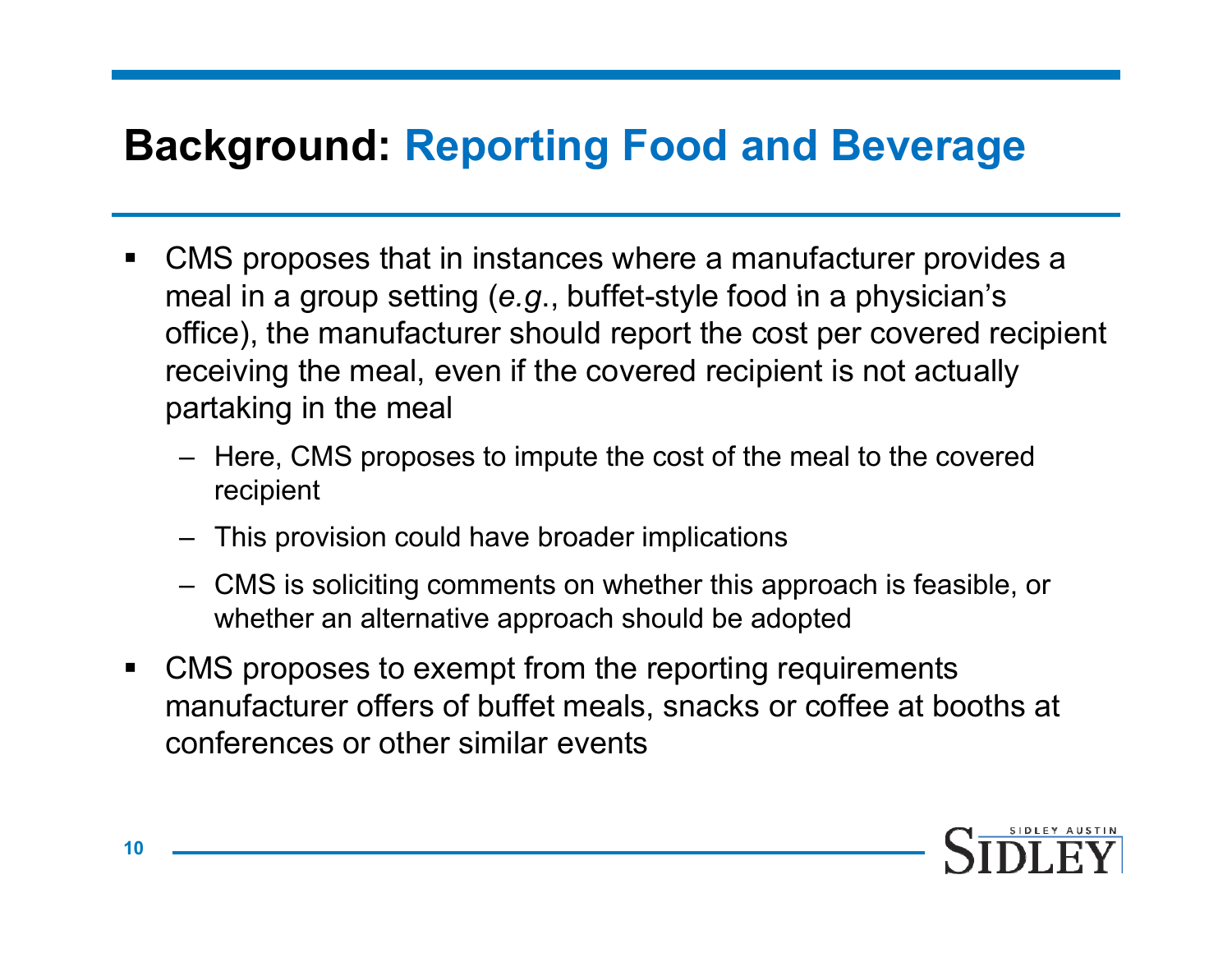# **Background: Reporting Research**

- The definition of "research":
	- CMS seeks comment on whether its proposed definition of "research" or another payment category would cover payments or other transfers of value to covered recipients for researchrelated activities (*e.g*., post-marketing research, studies without research protocols, or research or studies not conducted pursuant to a written contract)
- П Two proposals for delays publication:
	- Proposal One: CMS proposes that research payments must be timely reported as with all other payments covered by the Act, but that CMS will delay publication of research payments to covered recipients for services in connection with research on, or development of new covered products, as well as new applications of existing covered products
	- – Proposal Two: CMS proposes limiting delayed publication for those payments in connection with clinical investigations for new covered products only
- $\blacksquare$  CMS also proposes to require:
	- –Classification of research payments as direct or indirect
	- –Dual reporting for research payments to teaching hospitals
	- Lump sum reporting for indirect research payments

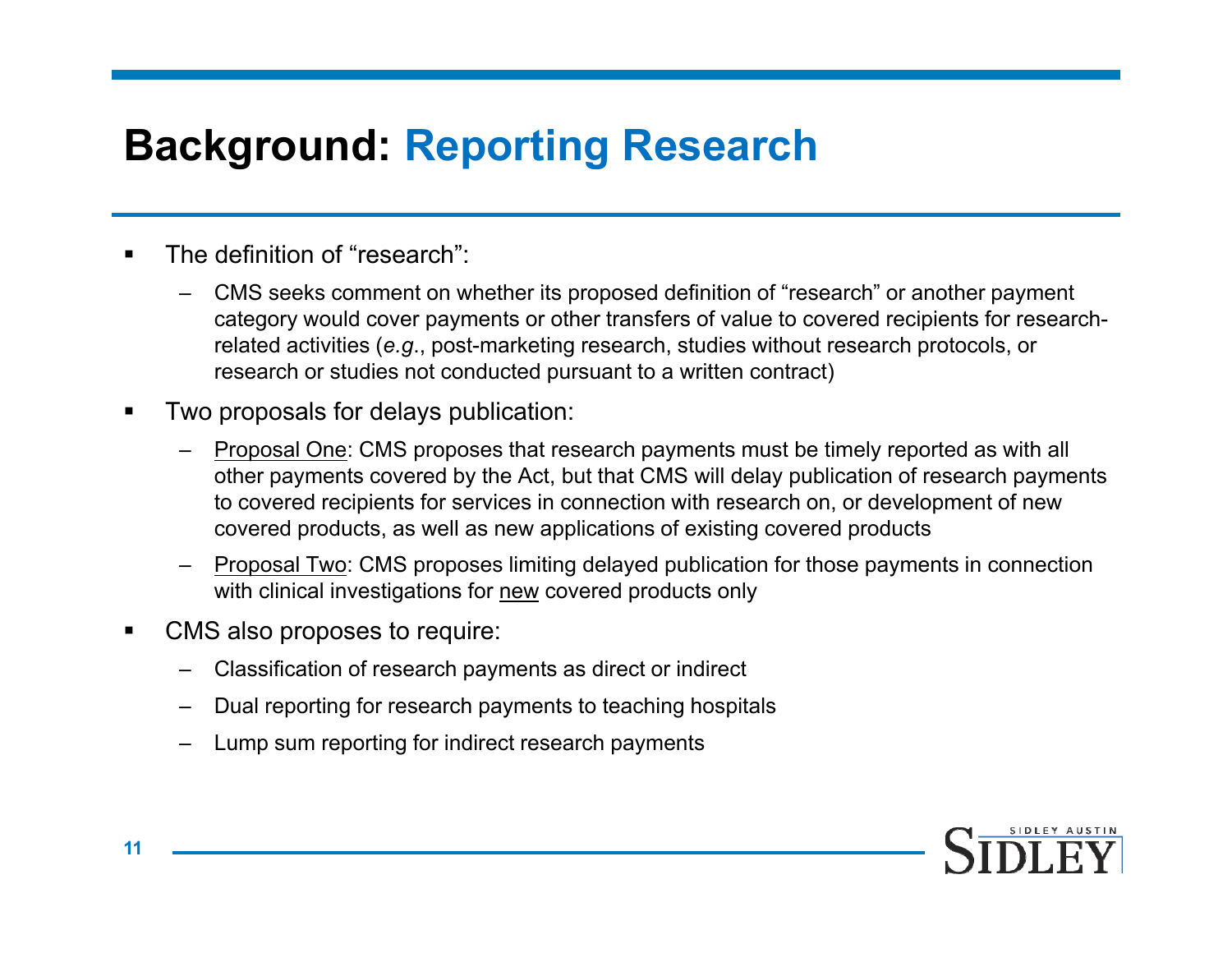# **Background: Reporting Compensation for Speaking Arrangements**

- The Act requires manufacturers to report direct compensation to physicians serving as speakers or faculty for a "medical education program"
- $\blacksquare$  CMS proposes to broaden this payment category to encompass all instances where the applicable manufacturer may pay a covered physician to serve as a speaker (*e.g.*, dinner programs)
- $\blacksquare$  CMS seeks comments on whether a separate payment category should be created to capture speaking arrangements that fall outside the context of medical education programs

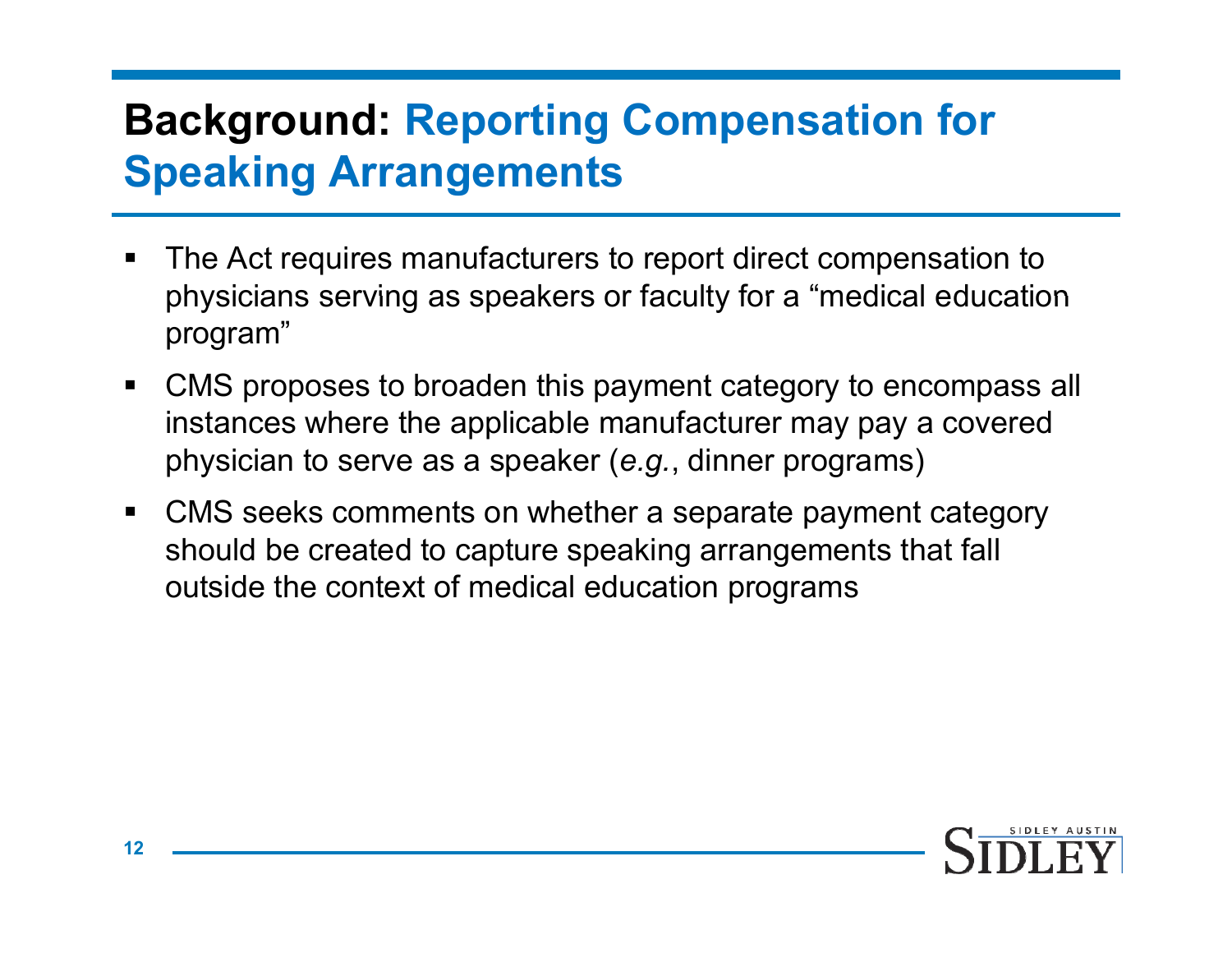# **Background: Reporting Indirect Payments**

- $\blacksquare$  The Act excludes indirect payments made by an applicable manufacturer to <sup>a</sup> covered recipient through <sup>a</sup> third party when the applicable manufacturer is unaware of the covered recipient's identity
- $\blacksquare$ • CMS proposes to interpret the awareness standard as when an applicable manufacturer has "actual knowledge of, or acts in deliberate ignorance or reckless disregard of, the identity of the covered recipient"
	- CMS justifies this standard as consistent with the knowledge standard under the federal False Claims Act and other fraud and abuse laws

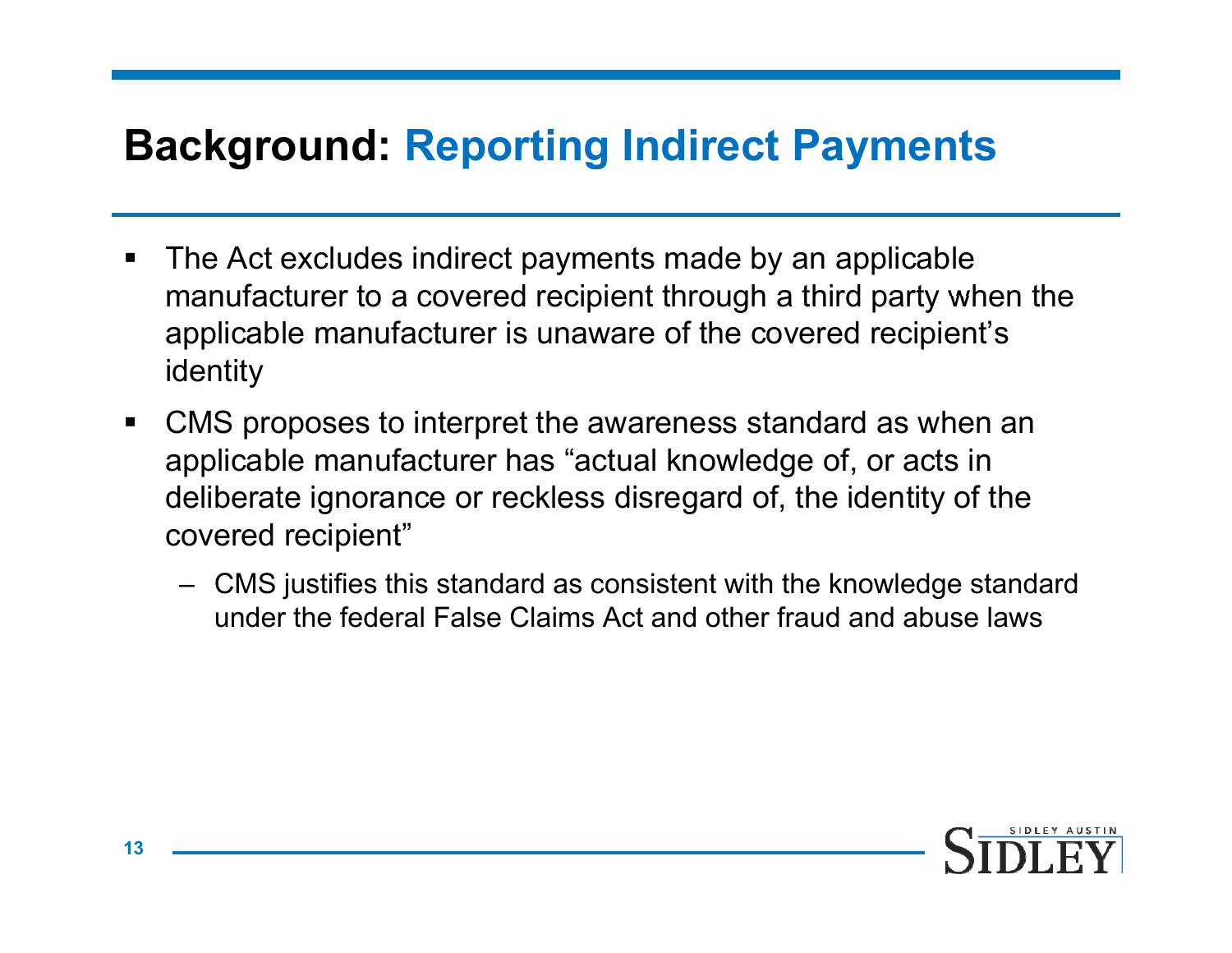# **Background: Opportunity to Amend and Disputed Reports**

- CMS proposes to limit revisions to submitted reports to a 45-day review period
	- Parties would not again have the opportunity to amend previously reported information until the data is refreshed for the following reporting year
- $\blacksquare$ CMS encourages applicable manufacturers, to provide each covered recipient and physician owner or investor with pre-submission notice of the information contained in draft reports, although CMS does not propose to make this a requirement
- $\blacksquare$  For disputed reports, CMS has proposed requiring at least one entity involved in a dispute to report to CMS that a reporting dispute exists and the results of that dispute at the end of the 45-day review period
	- In cases where a dispute is not resolved among the parties, CMS intends to publish both submissions but will use the covered recipient's data for tabulation of summary figures

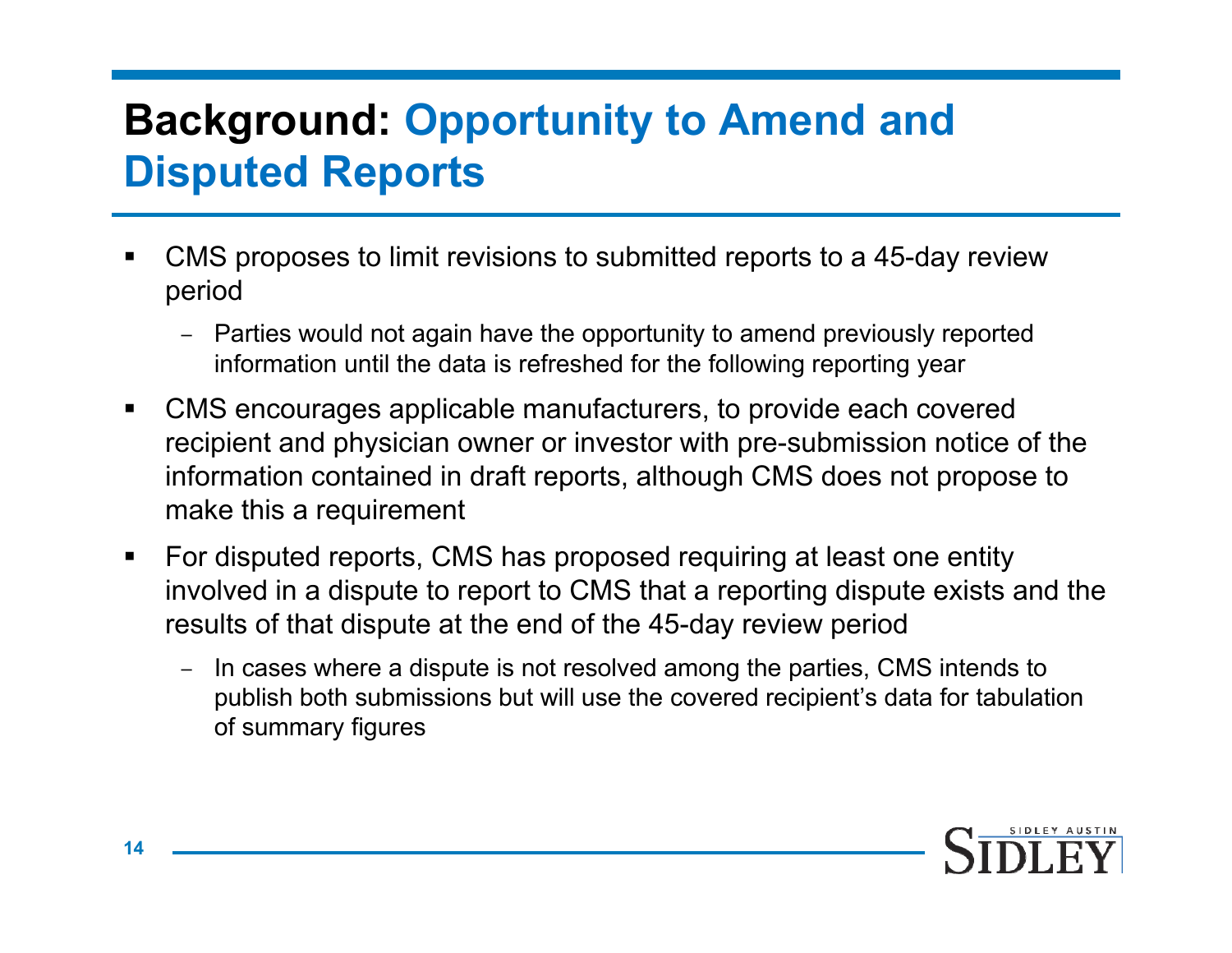# **Background: Attestation**

- CMS proposes to require an authorized representative (*i.e.*, CEO, CFO, or CCO) from each applicable manufacturer to submit a signed attestation certifying the truth, correctness, and completeness of the data submitted under each annual report
	- "Best of his or her knowledge and belief" standard
- $\blacksquare$  CMS is also considering a proposal to require applicable manufacturers to submit an attestation even where there are no reportable payments or ownership or investment interests during the previous calendar year

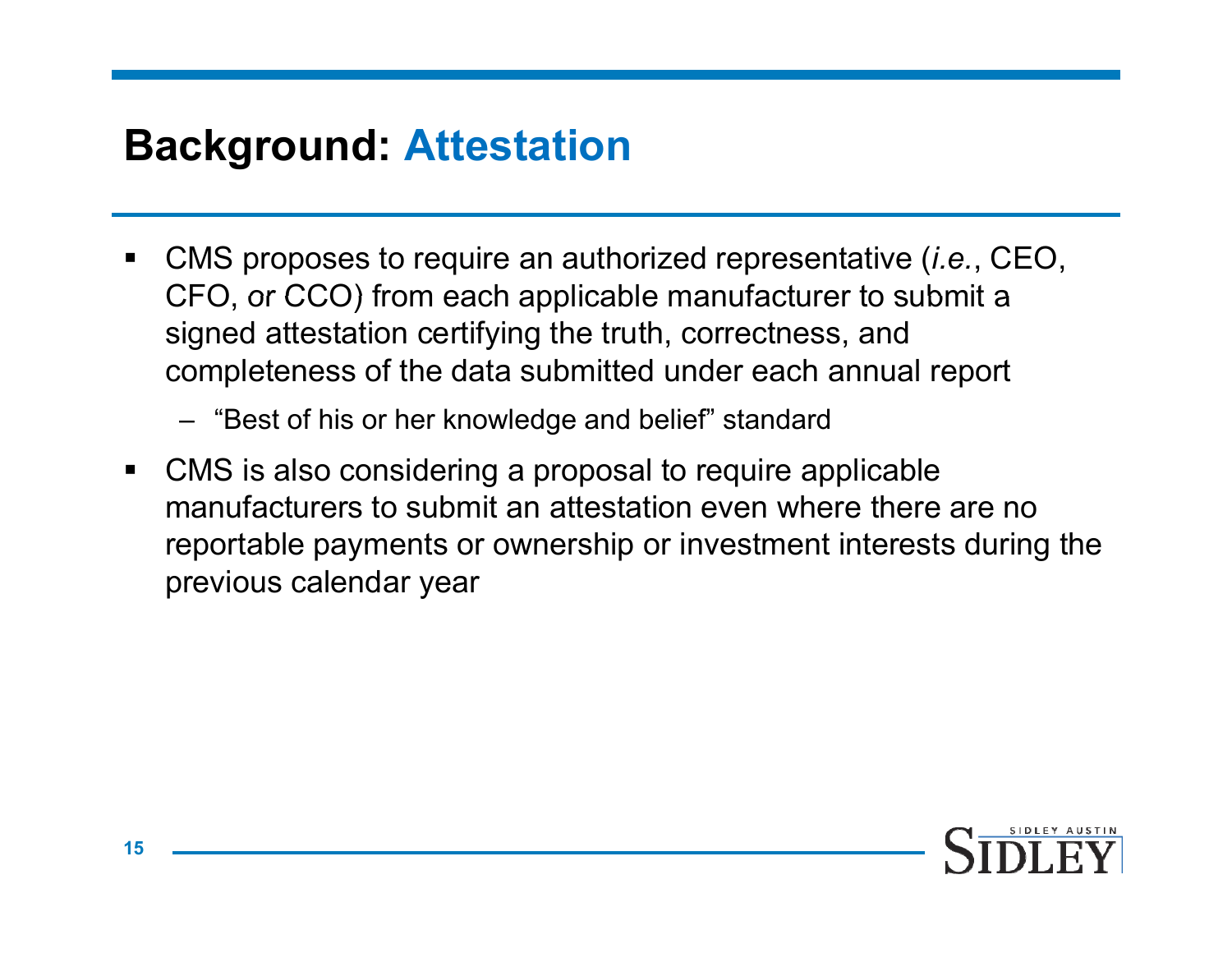# **Background: Penalties and Relation to Fraud and Abuse Laws**

#### ■ **Penalties**

- The Act provides for civil monetary penalties ranging from at least \$1,000 to not more than \$10,000 per payment for failure to report on a timely basis
- For knowingly failing to submit the required information in a timely manner, manufacturers may be subject to penalties of at least \$10,000 but no more than \$100,000 per payment
- Secretary of HHS, CMS, or OIG may audit applicable manufacturers for their compliance with the submission requirements of the Act and regulations

#### $\blacksquare$ **Relation to Fraud and Abuse Laws**

– CMS made clear that compliance with the Act and any implementing regulations does not exempt manufacturers from potential liability associated with any payments made to physicians or teaching hospitals under the health care fraud and abuse laws (*e.g.*, the federal Anti-Kickback Statute and the federal Civil False Claims Act)

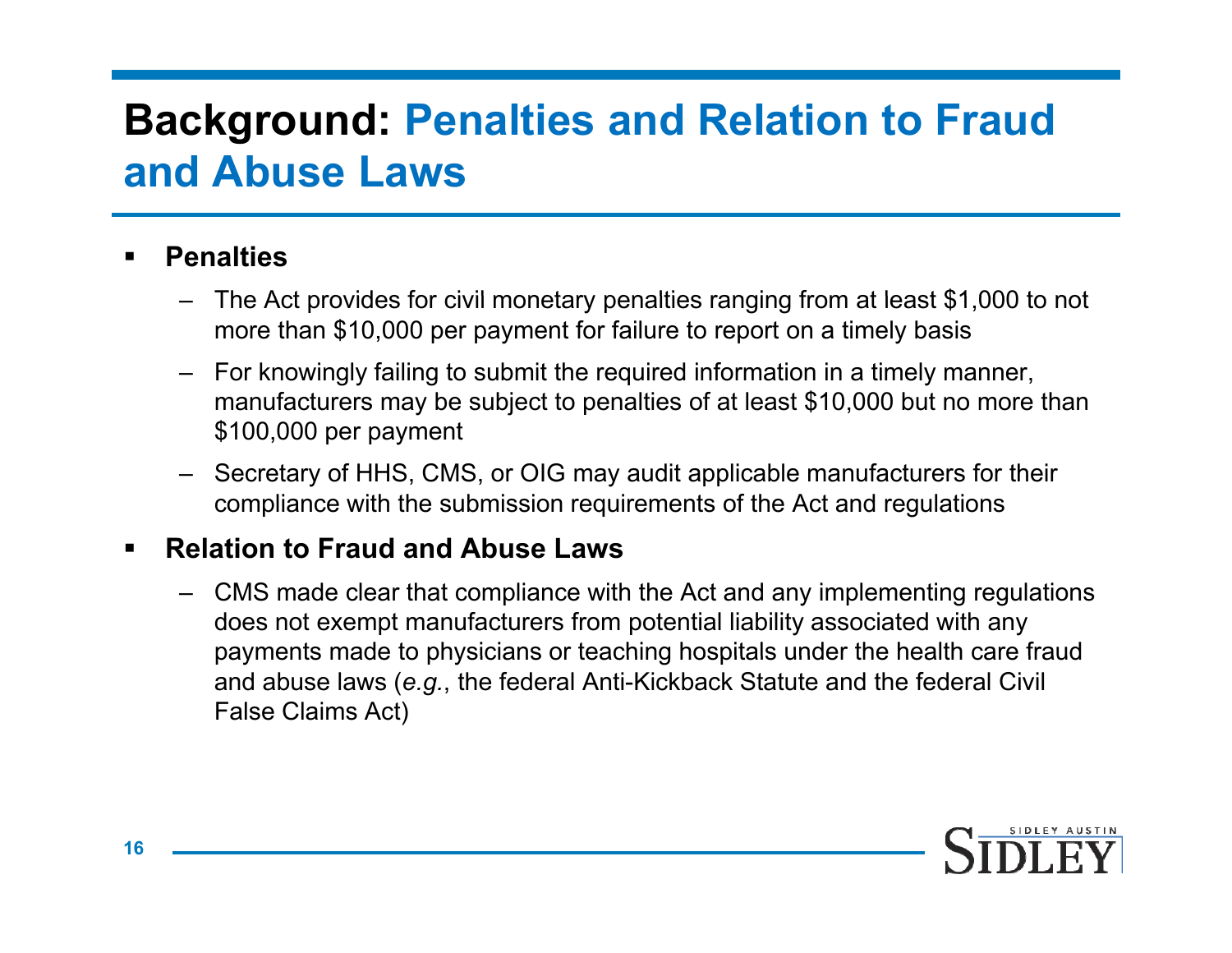# **Q & A: Definition of Applicable Manufacturer**

#### **Does the Act apply to start-up and / or biotech companies that do not have an approved product in the U S ? U.S.?**

**If there is reimbursement by the federal health care reimbursement federal programs for any of the procedures involved in a clinical trial conducted by the start-up/biotech company, does that change the answer?**

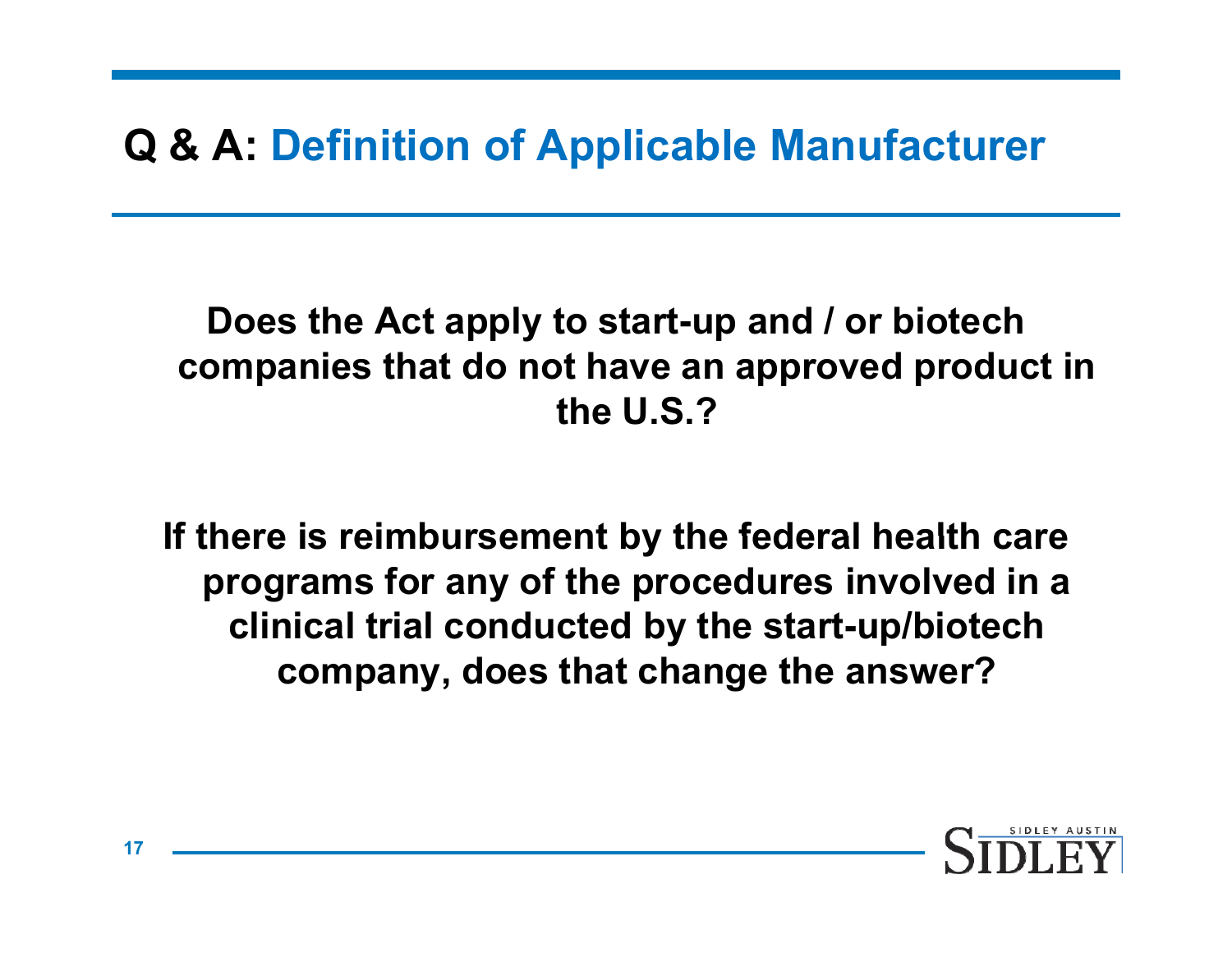# **Q & A: Definition of Applicable Manufacturer**

**If a manufacturer is headquartered in the U.S., but does**  not sell or distribute any products in the U.S., is the **manufacturer an "applicable manufacturer" for purposes of the Act and required to report?** 

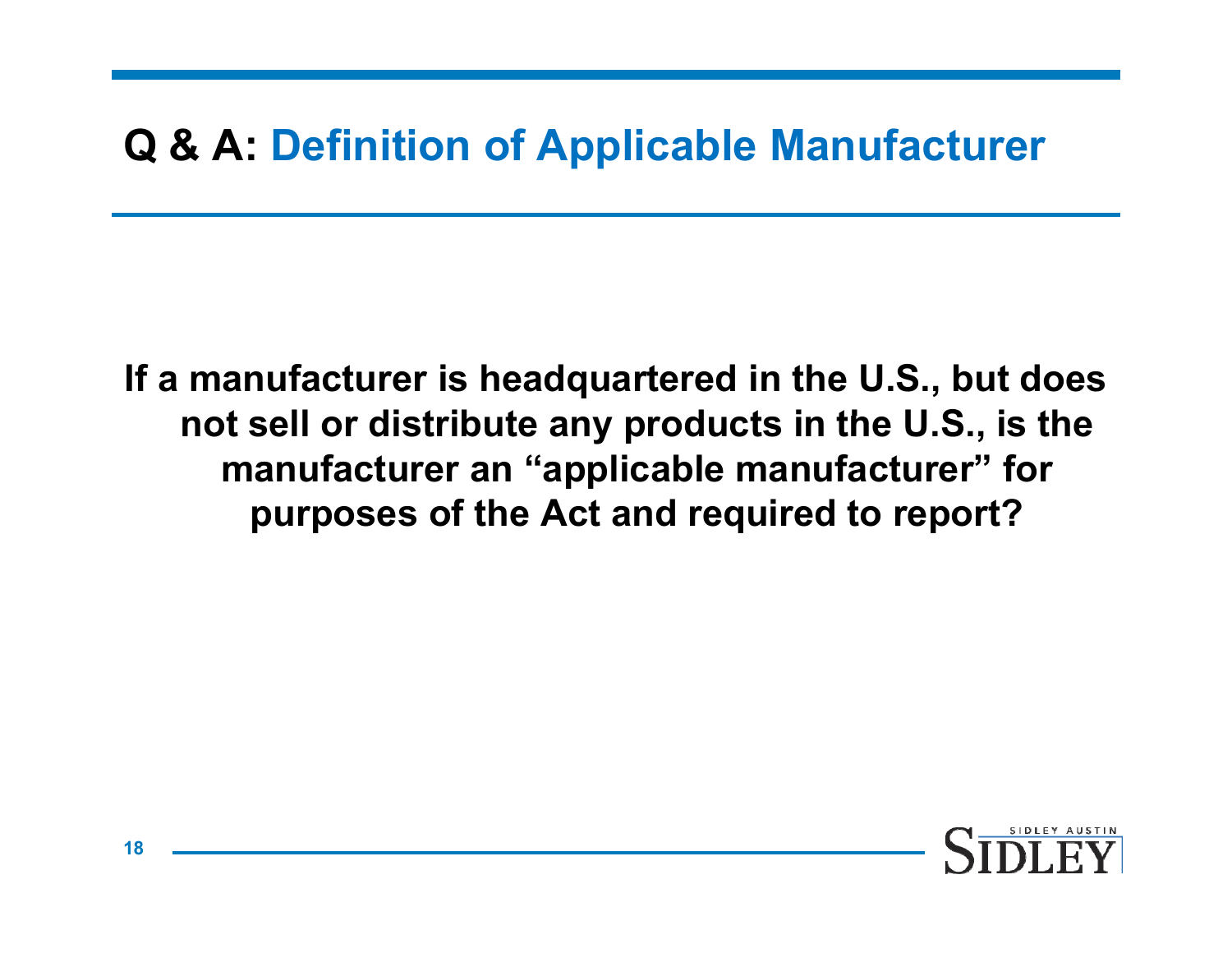# **Q & A: Definition of Applicable Manufacturer**

**Are applicable manufacturers required to report payment t f f l d b th ts or transfers of value made by the manufacturer's foreign affiliates to U.S. physicians?** 

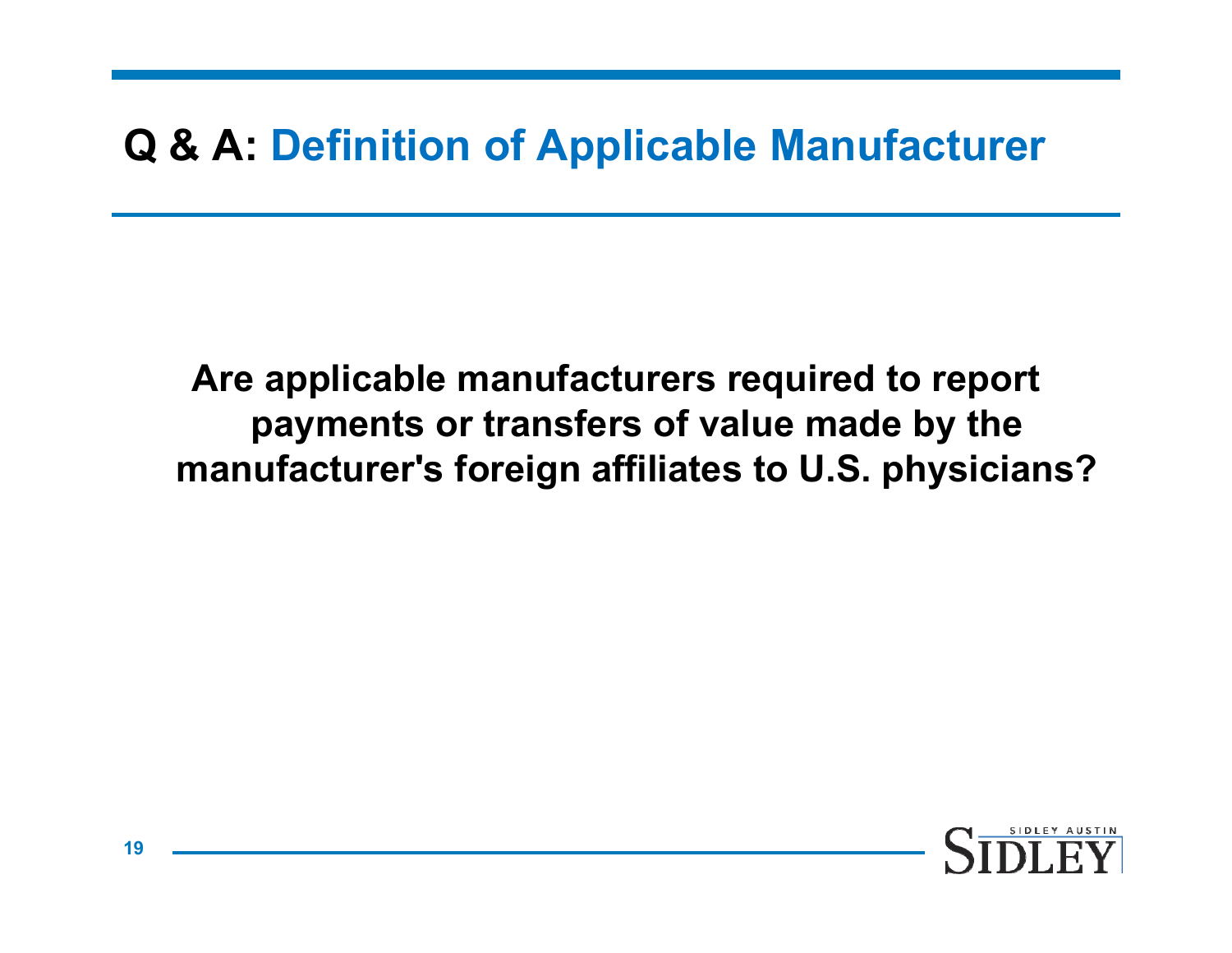# **Q & A: Definition of Covered Recipient**

#### **Are applicable manufacturers required to report payment t f f l d t US ts or transfers of value made to U.S. physicians while the physician is outside of the U.S.?**

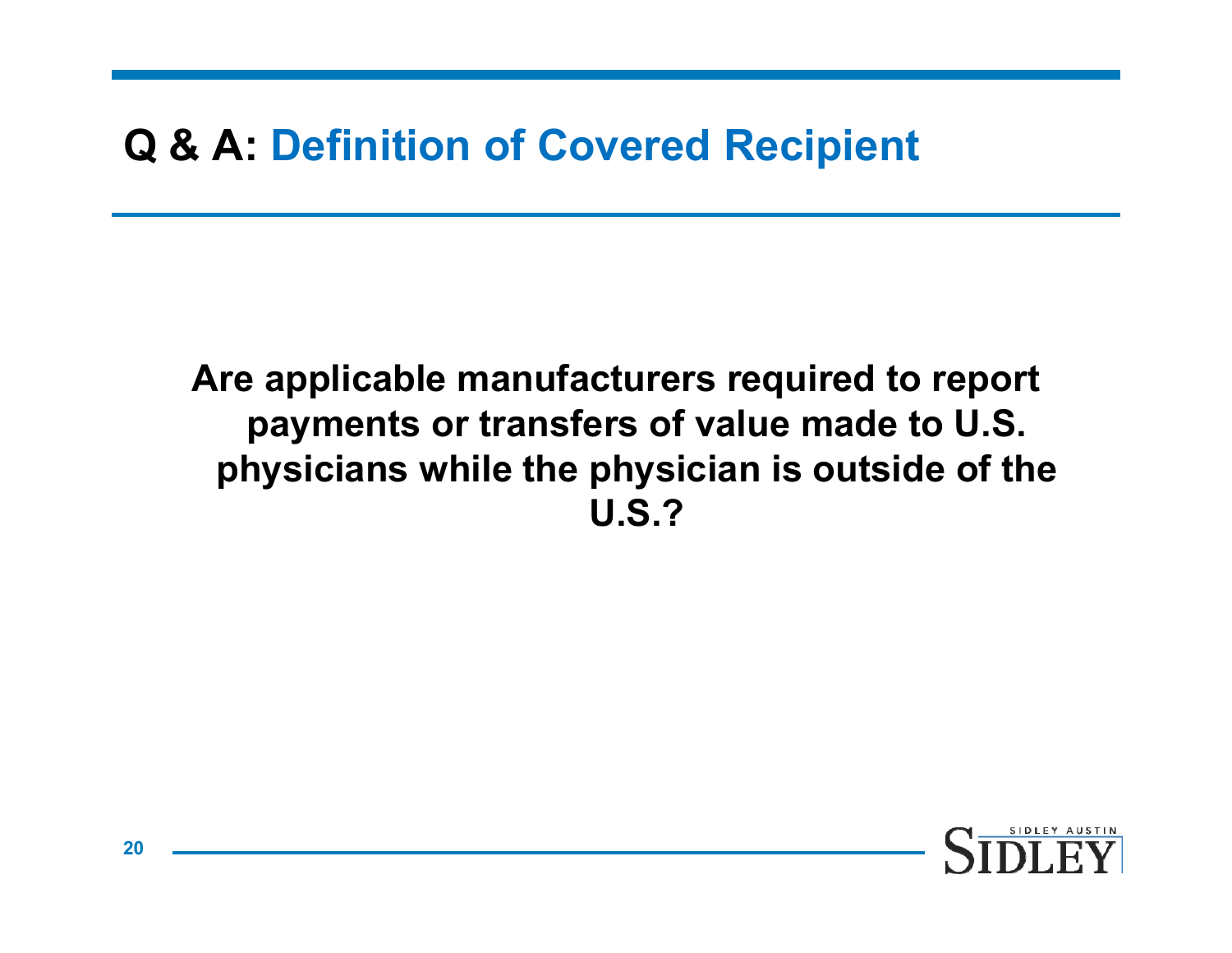# **Q & A: Payments to Employees of Covered Recipients**

**Are applicable manufacturers required to report payment t f fl h l ts or transfers of value, such as meals, provided to non-covered recipient staff members of a physician's office or hospital?**

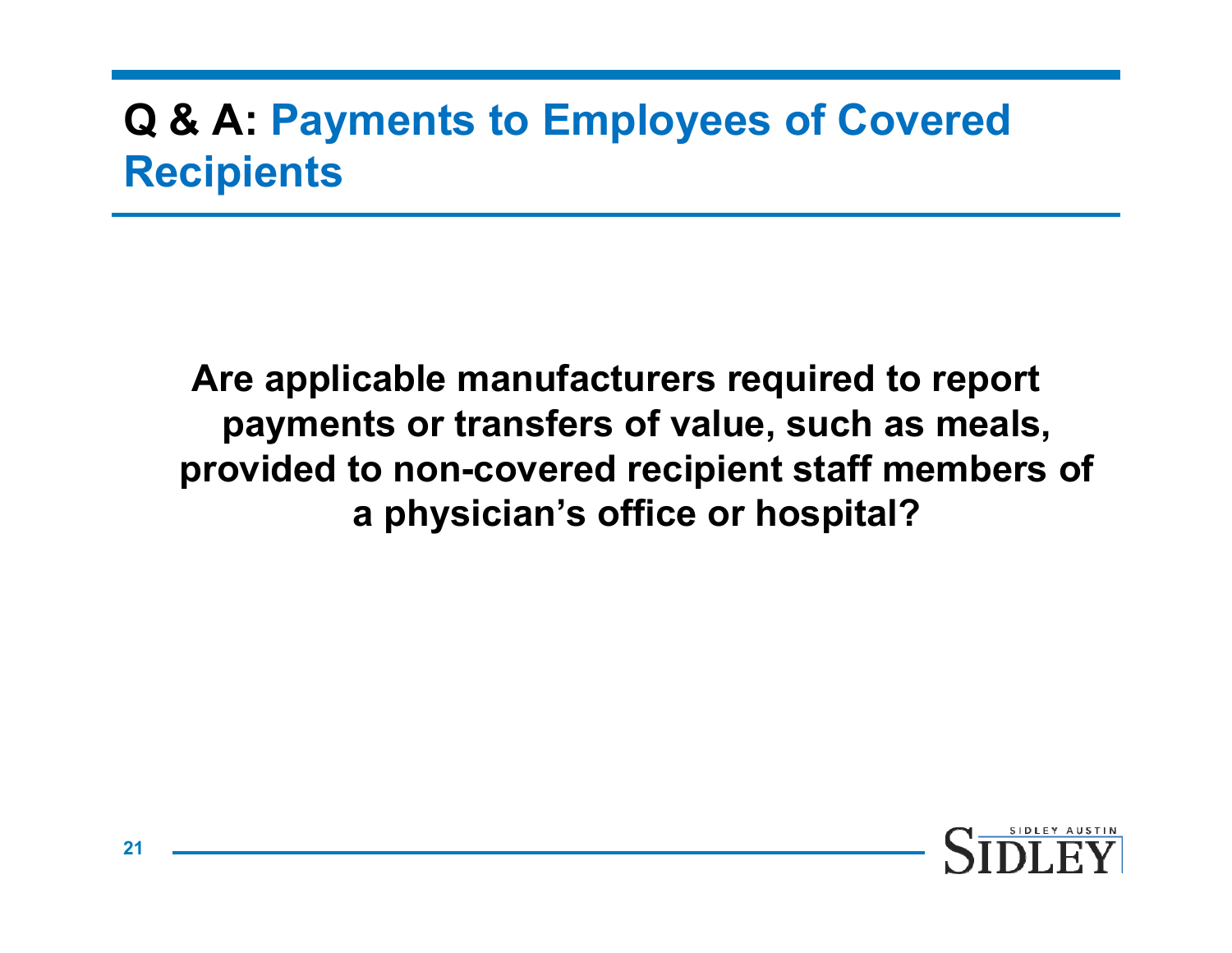#### **Q &A: Educational Items**

#### **Are applicable manufacturers required to report ed ti l it h t d t i l ducational items, such as posters and anatomical models, that are provided to a covered recipient and not passed on to a patient?**

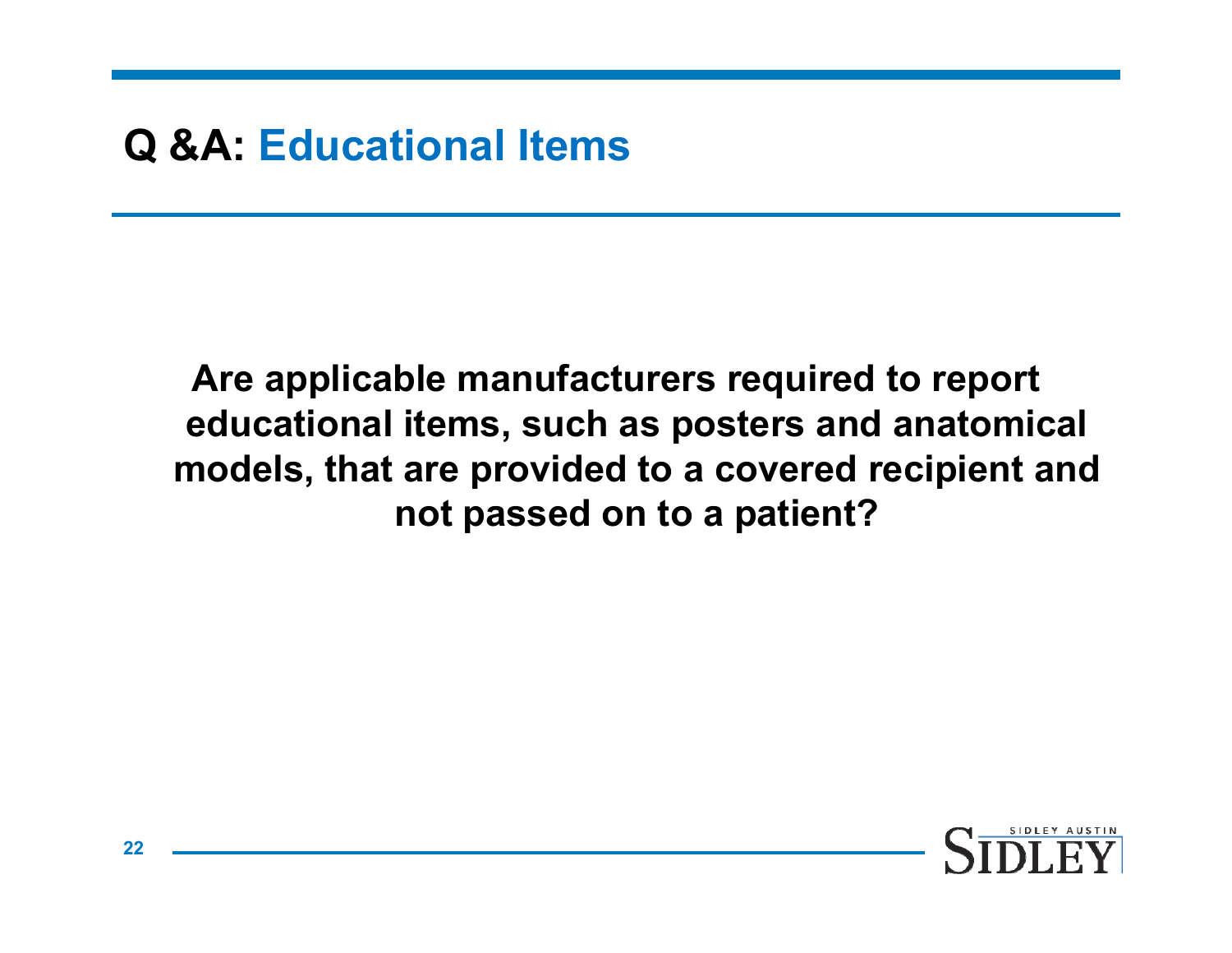# **Q & A: Charity Care Exception**

**If an applicable manufacturer donates equipment to a**  non-profit hospital, is the donation reportable?

**A ib i f d h i bl Are contributions of products to charitable, non-profit organizations reportable when the recipient org y anization acts as an intermediary between the donating manufacturer and the covered recipient(s)?**

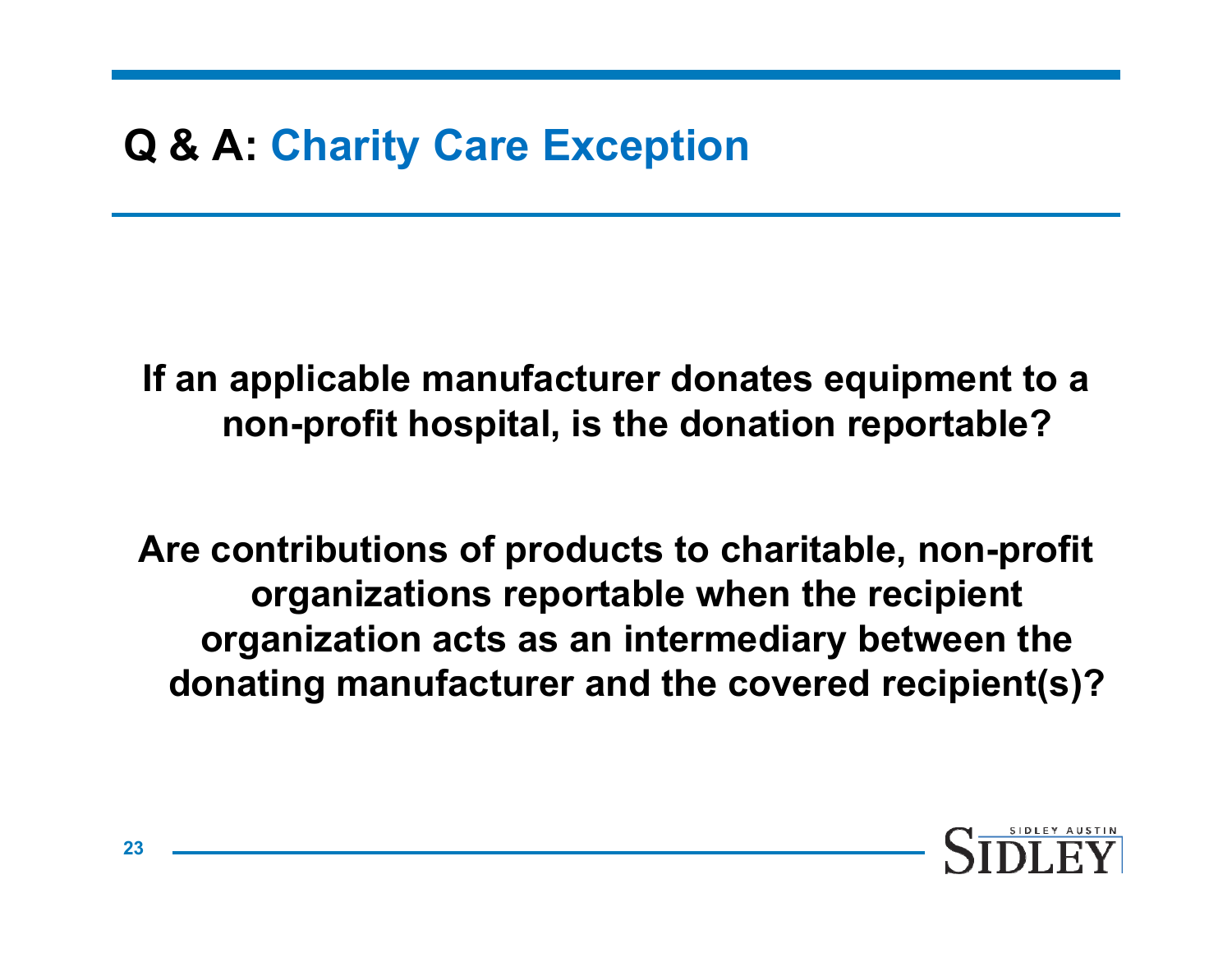# **Q & A: De Minimis Exception**

**How should an applicable manufacturer treat reprints**  of journal articles distributed to physicians for **purposes of Sunshine Act reporting?**

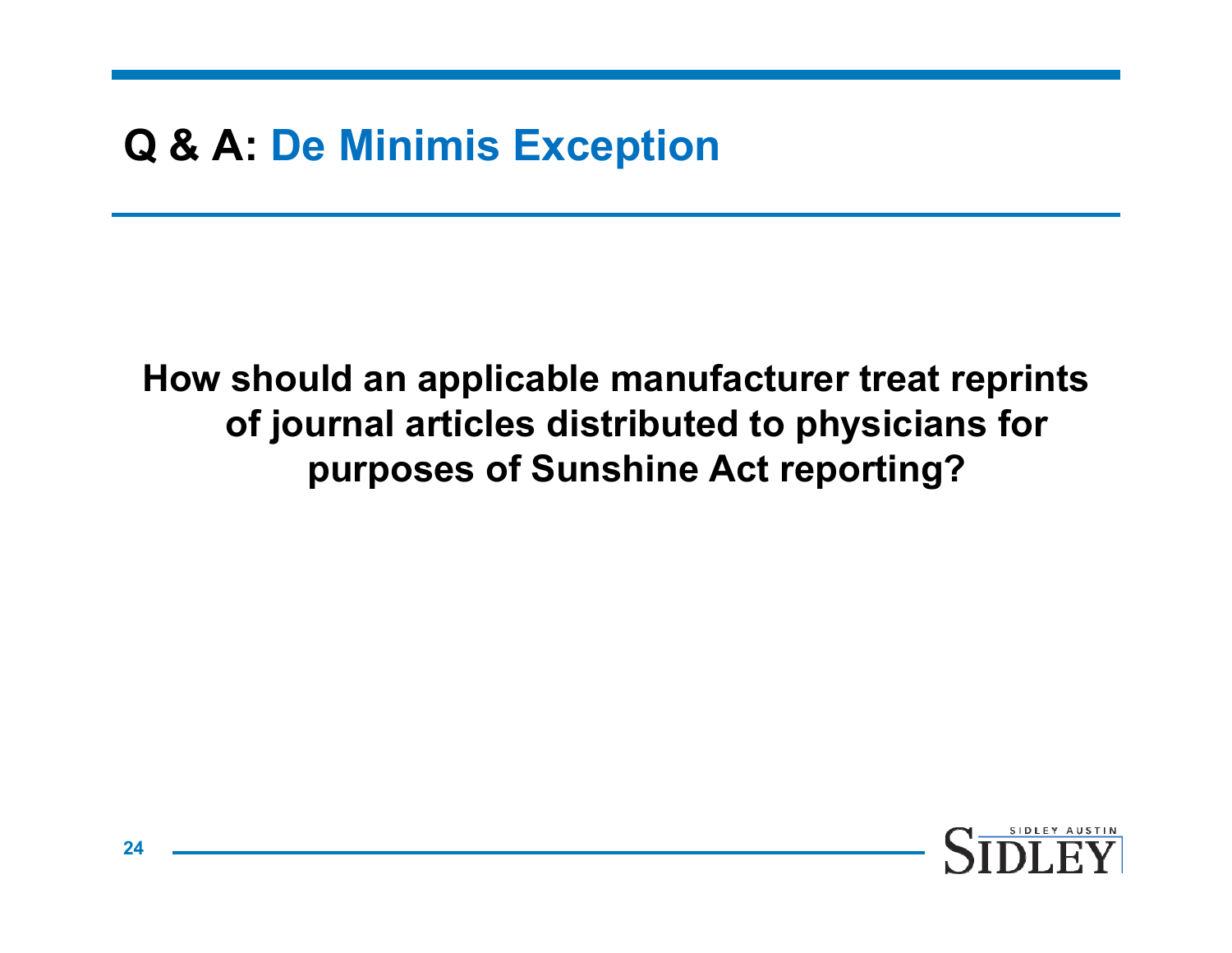#### **Q &A: Food and Beverage**

**How should an applicable manufacturer track**  payments for food and beverages in the context of **group meals where the manufacturer is unable to determine who participates in the meal?**

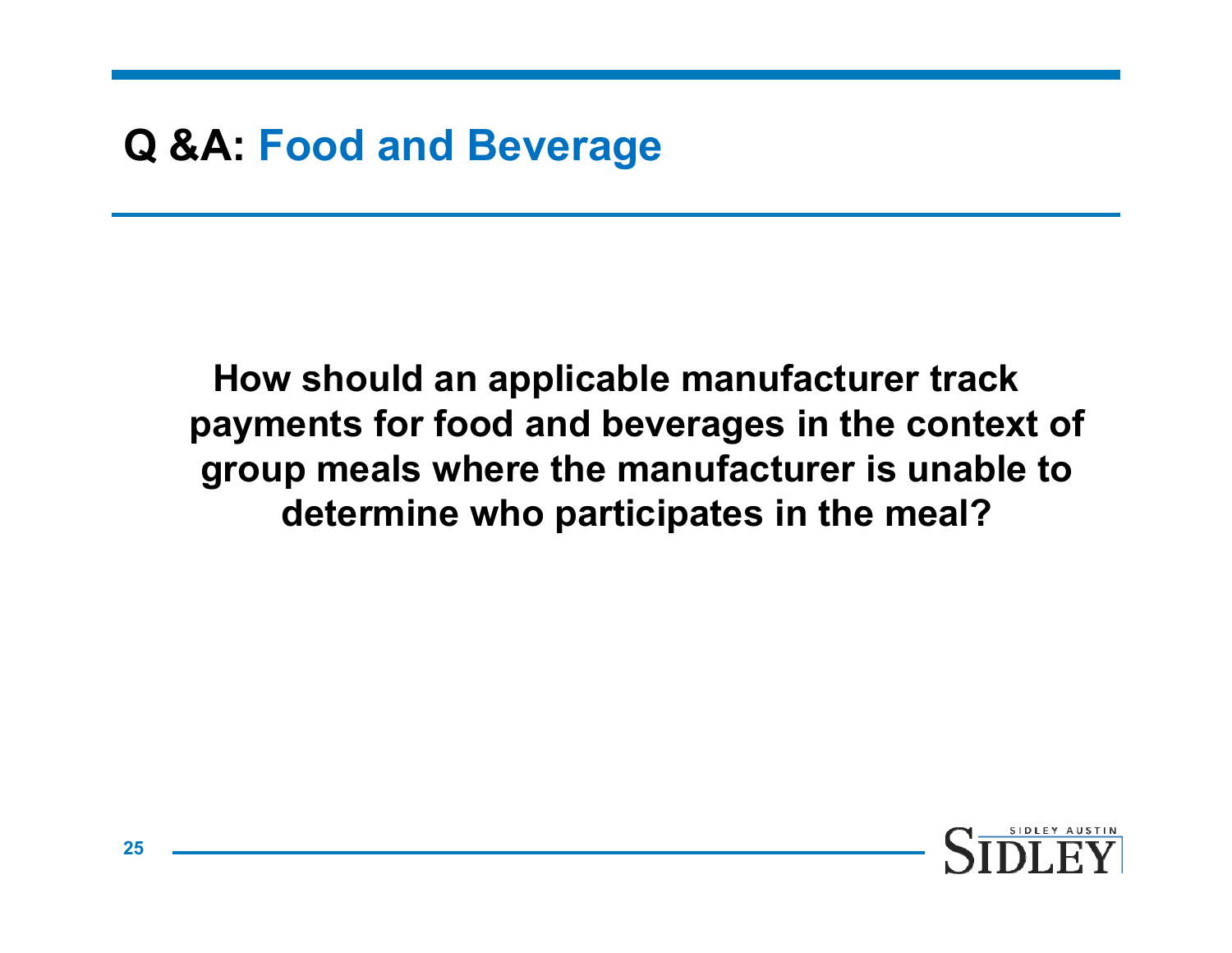#### **Q &A: Food and Beverage**

**Are applicable manufacturers required to report the provi i f f h t h ff d ision of refreshments, such as coffee and donuts, given to covered recipients at conferences?**

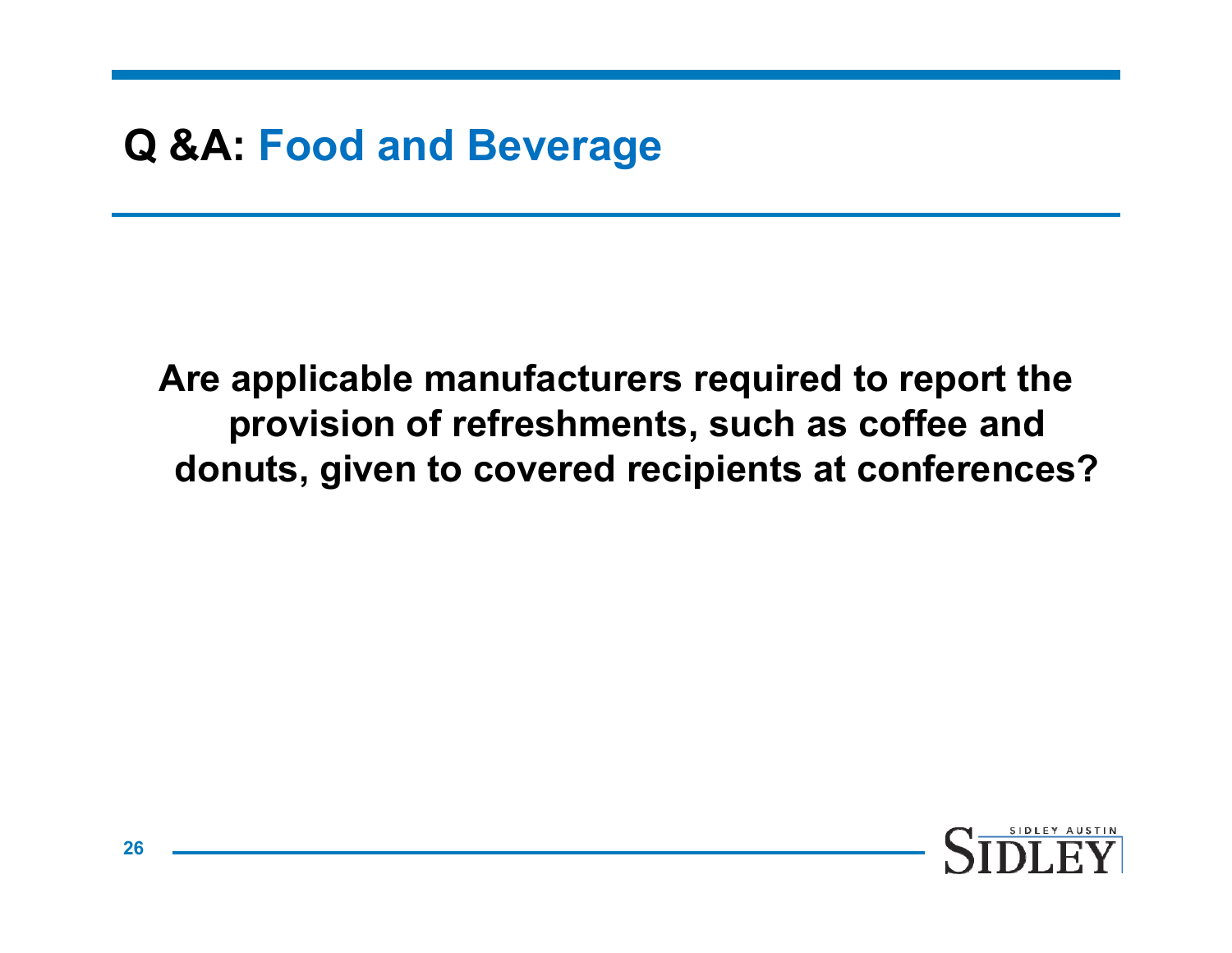# **Q & A: Research Payments**

**Are applicable manufacturers required to report**  payments or transfers of value made on their behalf **by contract research organizations ("CROs") to covered recipients on behalf of the manufacturer?** 

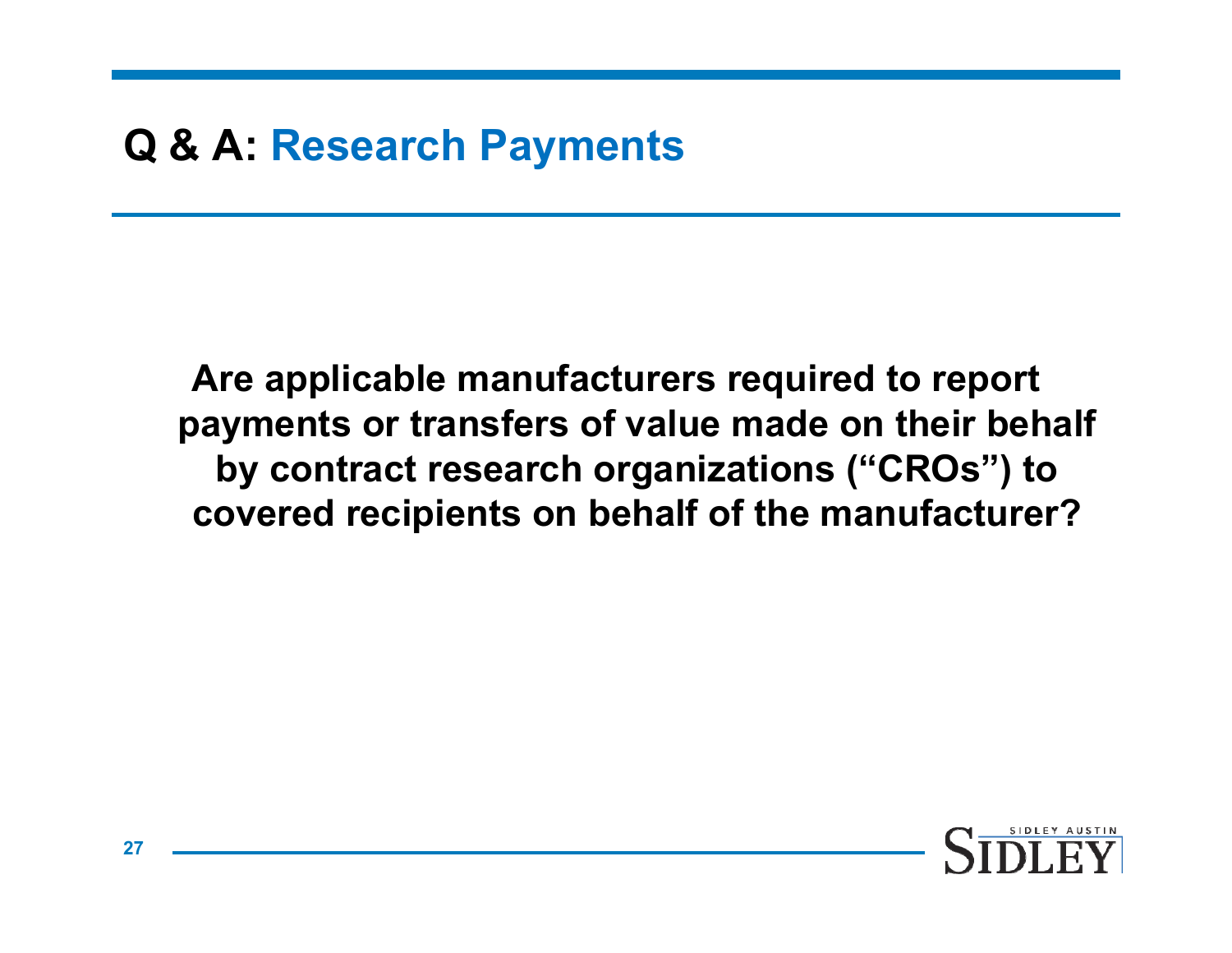# **Q & A: Research Payments**

#### **How should an applicable manufacturer report research t d i di tl t d h payments made indirectly to a covered recipient through a third-party, such as a private clinic or university?**

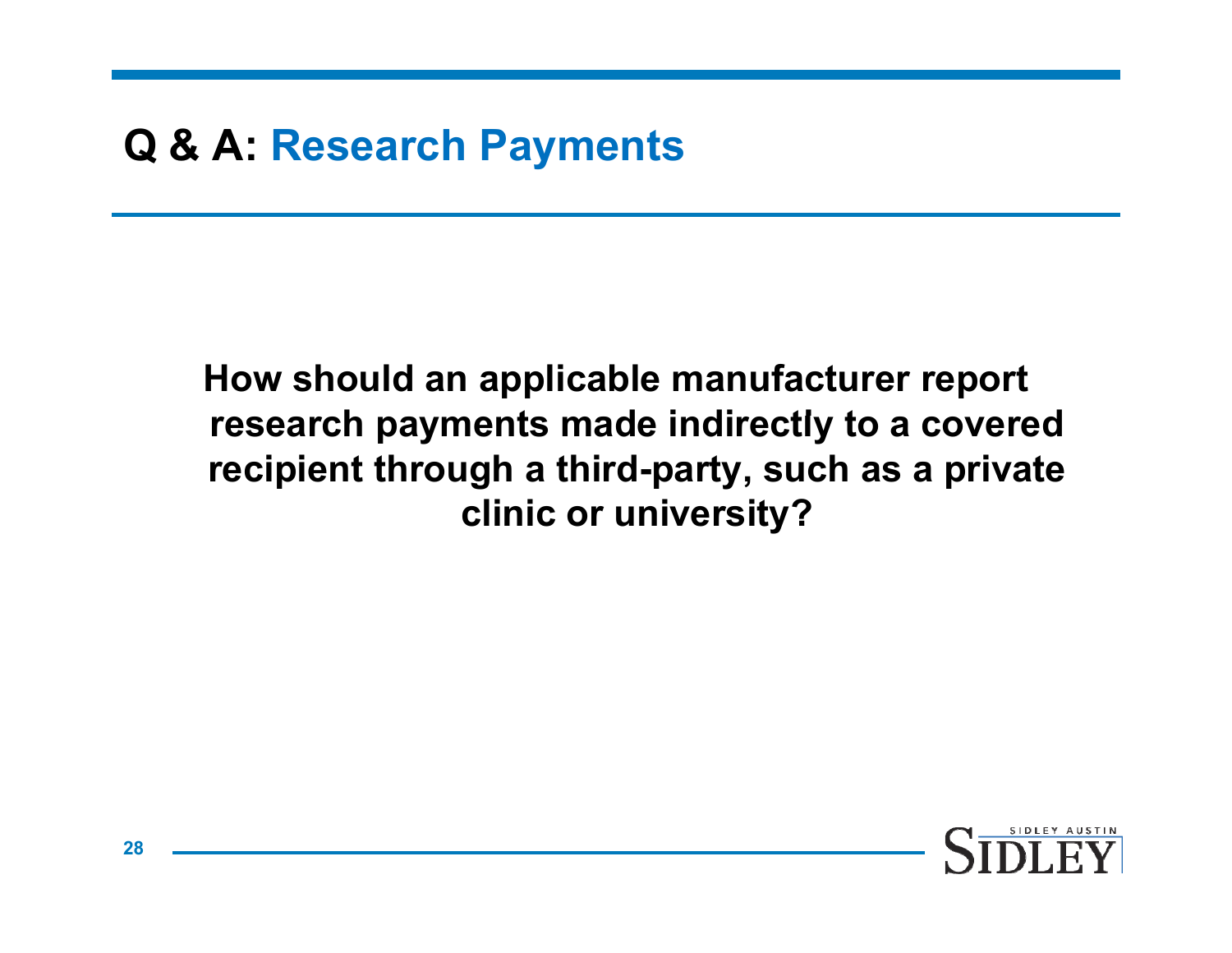# **Q & A: Research Payments**

#### **During the publication delay period, are applicable manuf t i dt t h t facturers required to report research payments that are subject to the delay?**

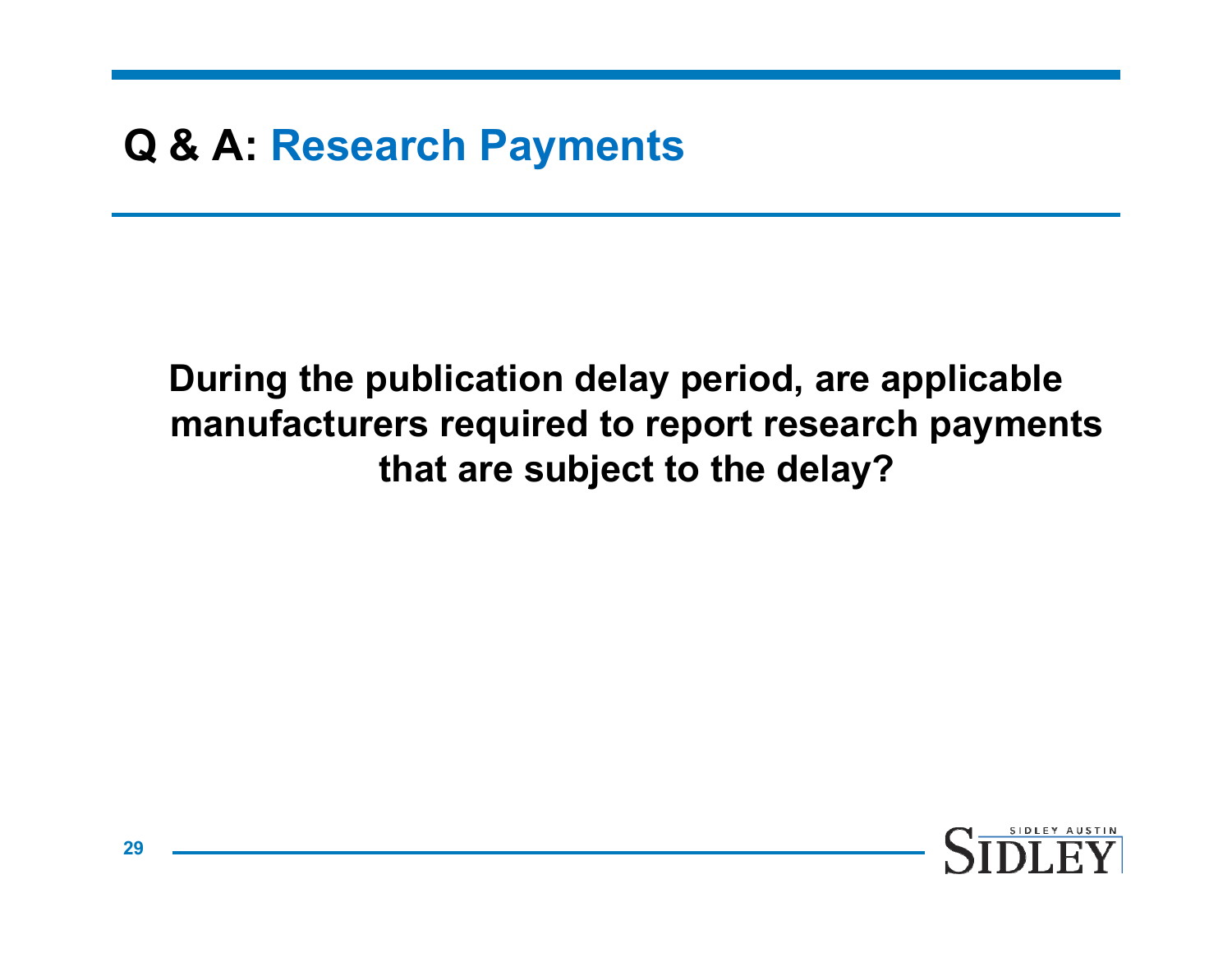# **Q & A: Report Format**

**Can an applicable manufacturer report payments using**  the physician's state license number, if the **manufacturer does not have the physician's national provider identifier ("NPI") number?**

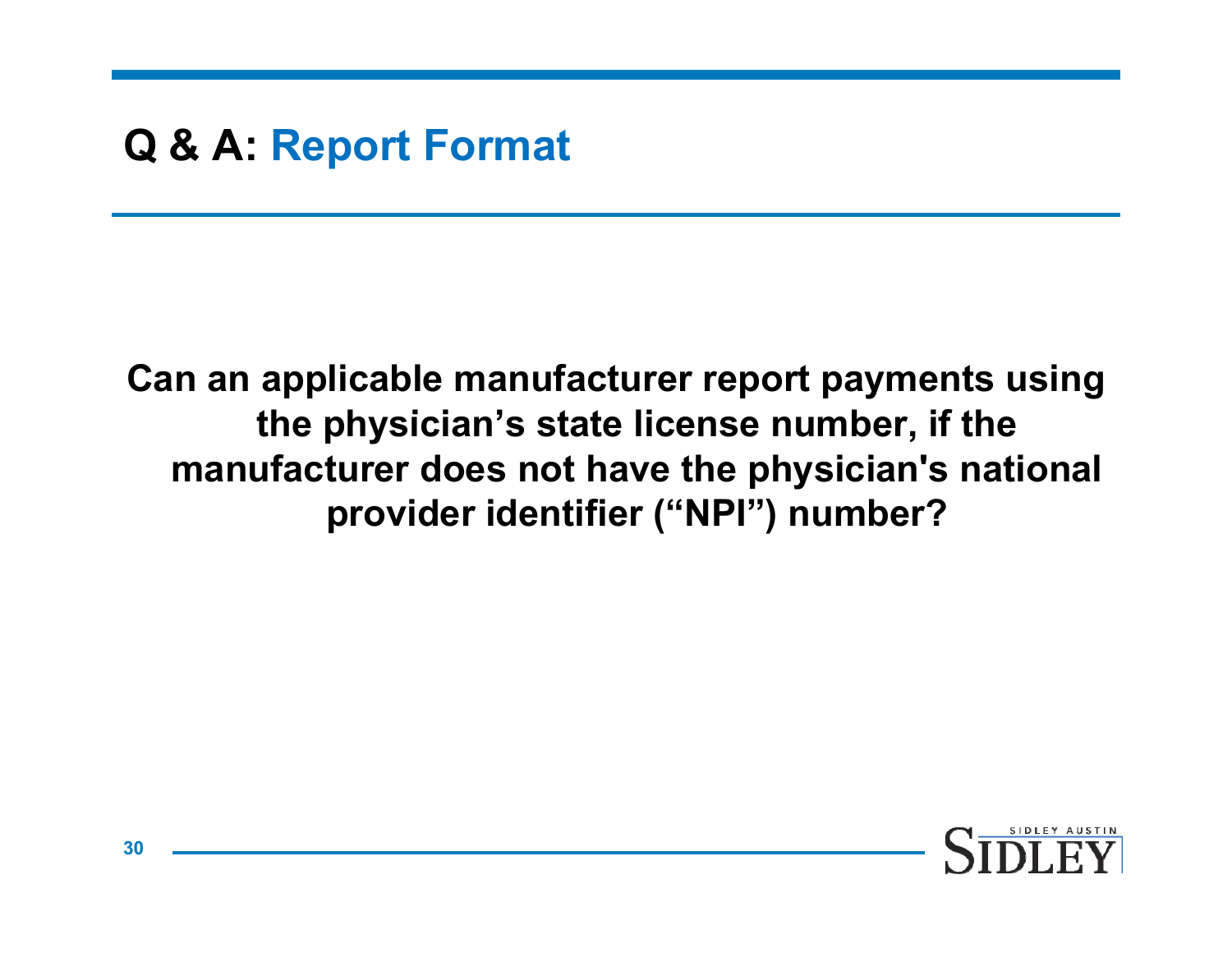# **Q & A: Report Format**

#### **How should an applicable manufacturer report a payment** to a physician-consultant for services that **are performed multiple times over the course of a year?**

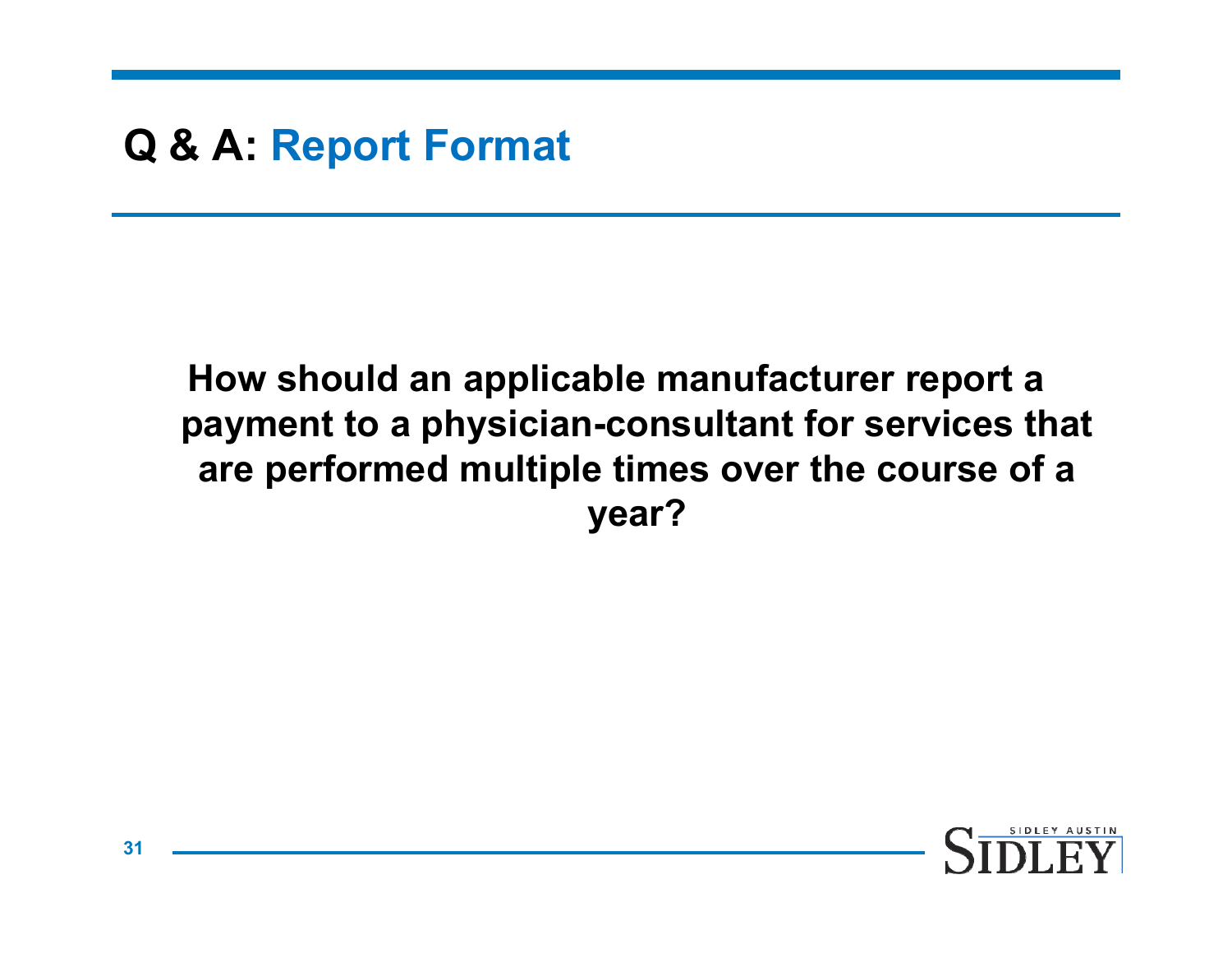# **Q & A: Indirect Payments**

#### **Are applicable manufacturers required to report payment t f f l dt d ts or transfers of value made to a covered recipient through a third-party patient advocacy organization?**

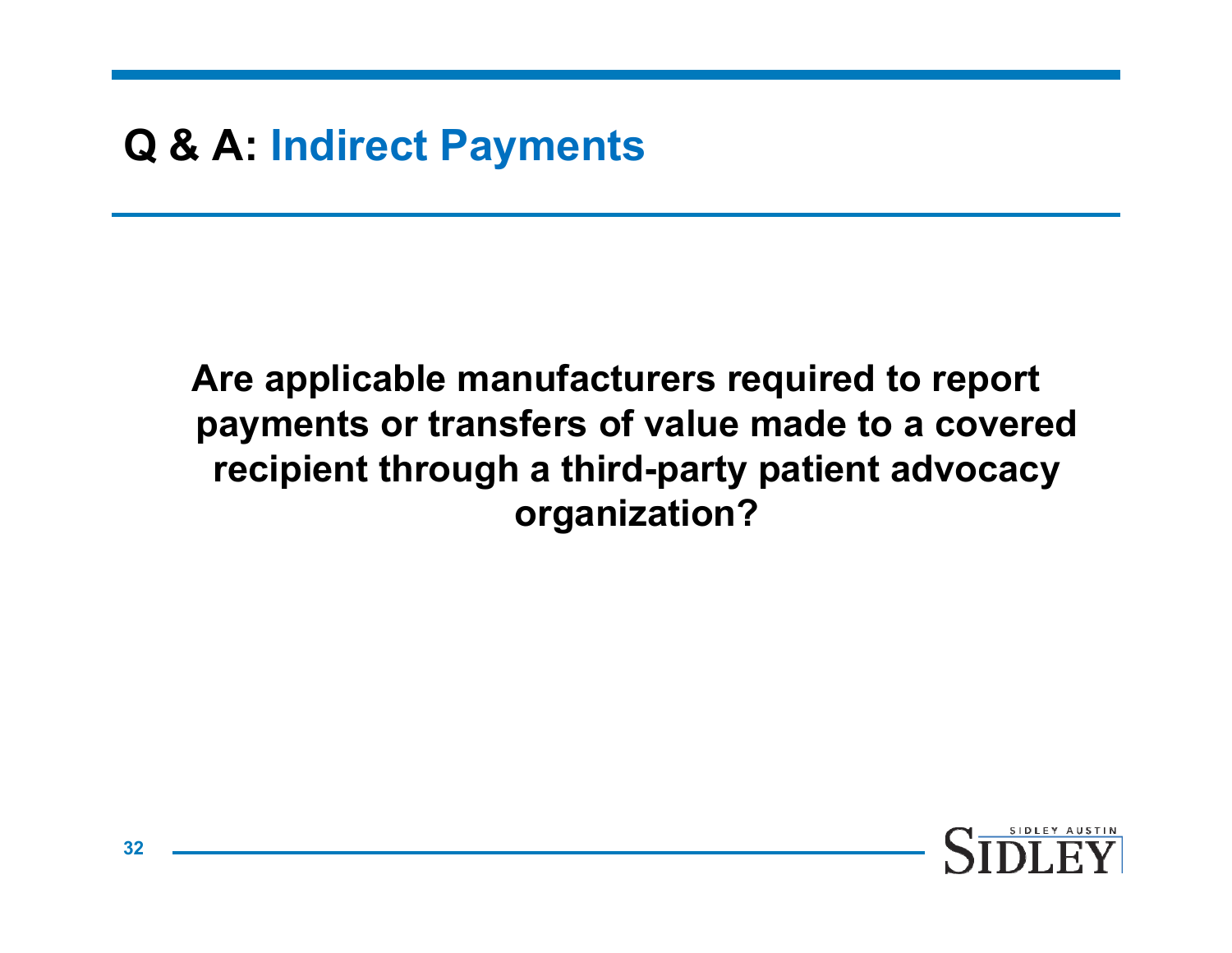# **Q & A: Executive Liability**

**Could the applicable manufacturer's authorized represent ti h tifi th ' tative who certifies the company's Sunshine report be subject to personal liability for any errors or omissions in the report?**